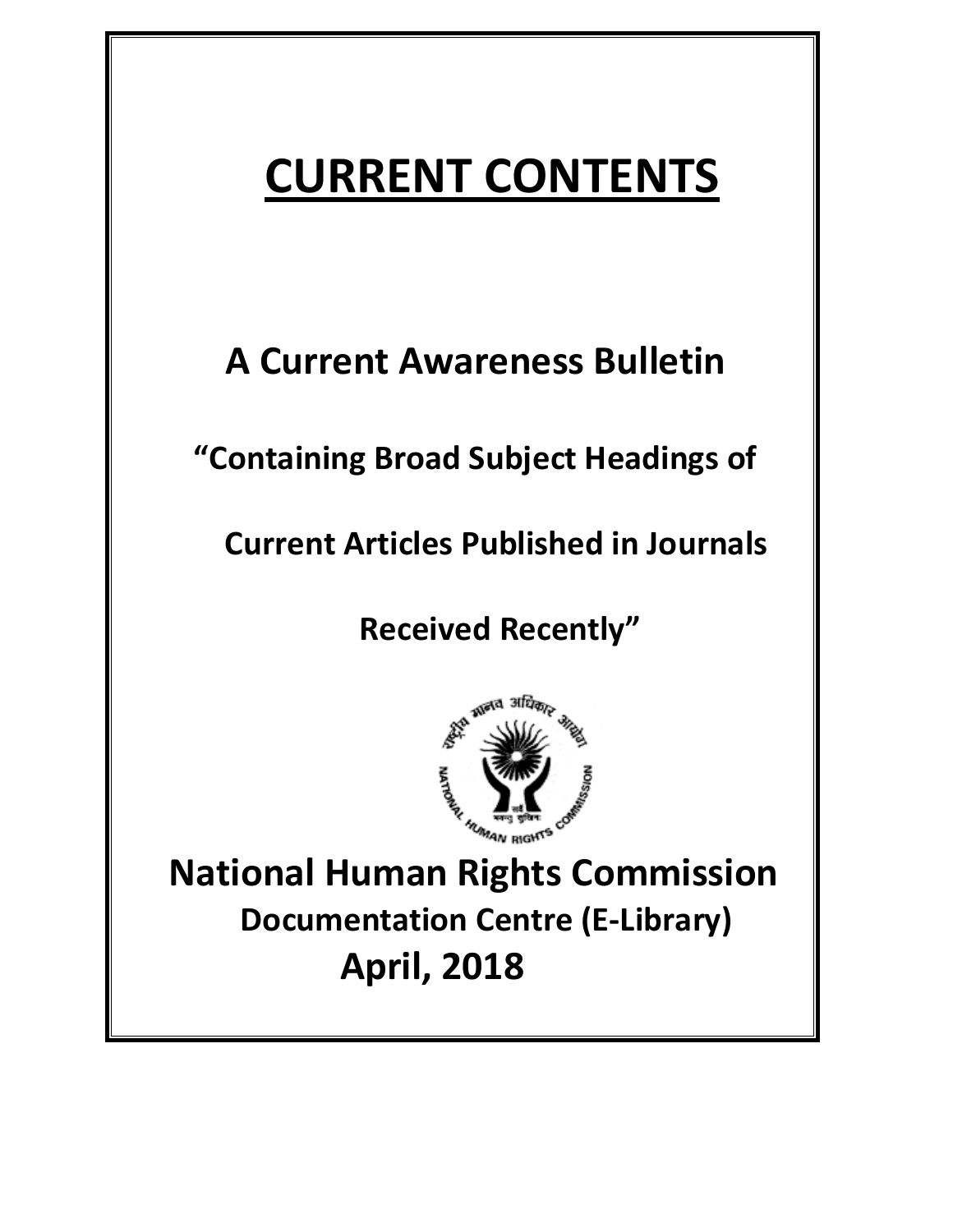## **ABOUT THE PUBLICATION**

 **National Human Rights Commission Library** is subscribing approximately **60 Indian and Foreign Journals**. **Foreign Journals,** because of **higher subscription price**, are procured only in single copy. These **Journals** contain **Scholarly Articles** which may be **useful** to the **Hon'ble Chairperson, Members, Senior Officers & Staff members** of the Commission, Interns, Research Scholars and readers/users in the Library. In order to make them aware of the recent articles published in Journals subscribed in the Library, this Publication namely **"Current Contents"** on Quarterly basis is brought out by the Library.

 This Publication arranges the latest articles published in Journals broad **Subject – Headings** alongwith necessary details such as **Author, Title, Citation and full name of the Journal.** This Publication is compiled for circulation among the Hon'ble Chairperson, Members, Senior Officers for their awareness. Photocopies of any article, which will be required by them will be provided by the Library.

We hope that this Publication will be useful.

Om Prakash Librarian/Documentation Officer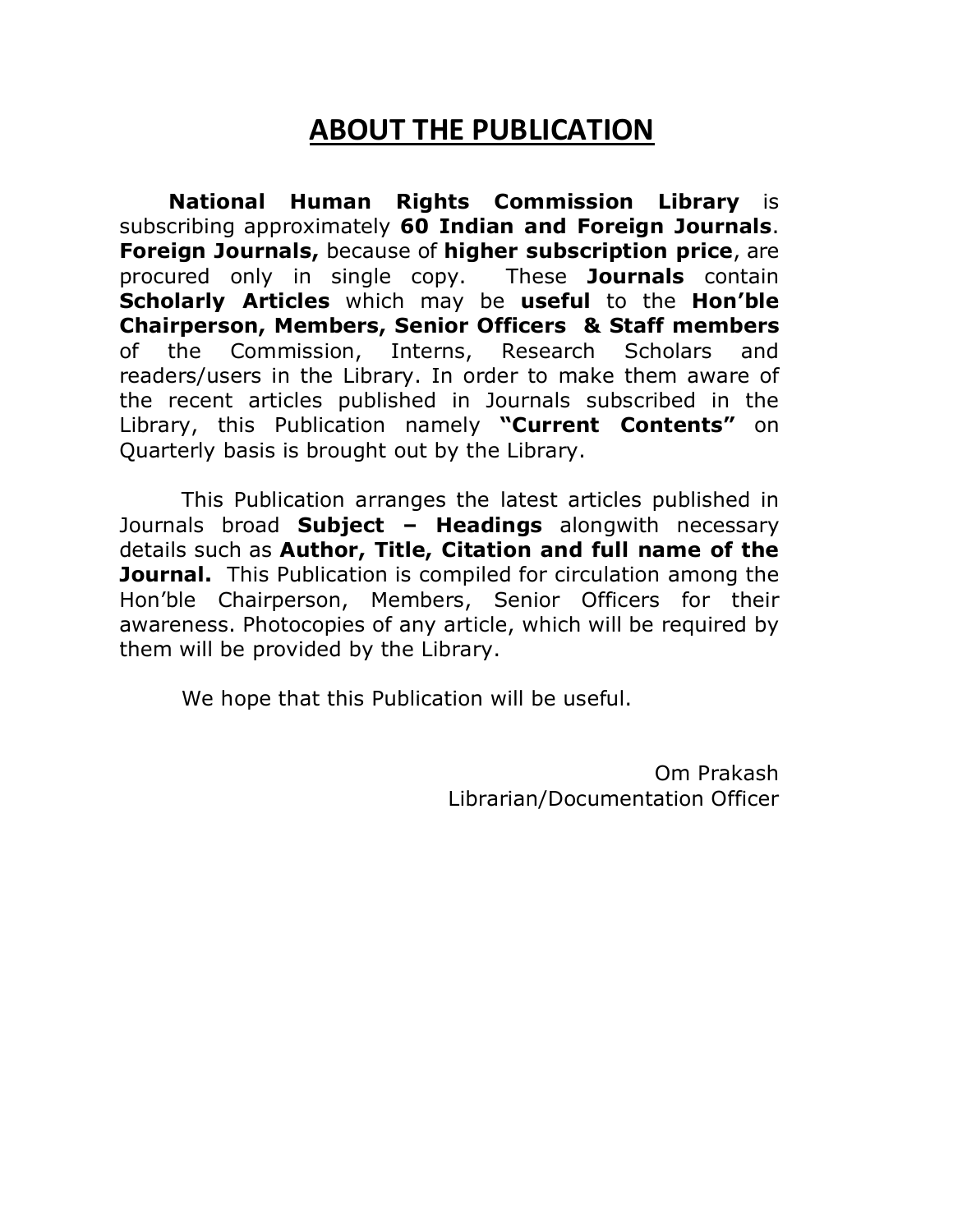## **Subject Index**

| S. No        | <b>Subject Heading</b>       | Page Nos.      |
|--------------|------------------------------|----------------|
| $\mathbf{1}$ | <b>ANTI-ATROCITIES</b>       | $\mathbf{1}$   |
| 2.           | <b>CITIZENSHIP</b>           | $\mathbf{1}$   |
| 3.           | CONSTITUTION                 | $\mathbf{1}$   |
| 4.           | CRIMINAL JUSTICE SYSTEM      | 1, 2           |
| 5.           | <b>CRIMINAL LAW</b>          | $\overline{2}$ |
| 6.           | CRIMINOLOGY                  | $\overline{2}$ |
| 7.           | <b>DEMOCRACY</b>             | 3              |
| 8.           | DYING DECLARATION            | 3              |
| 9.           | <b>EDUCATION</b>             | $\overline{4}$ |
| 10           | <b>EUTHANAISA</b>            | 4              |
| 11.          | <b>FARMER SUICIDES</b>       | $\overline{4}$ |
| 12.          | <b>FOOD SECURITY</b>         | $\overline{4}$ |
| 13.          | <b>FOREST</b>                | 5              |
| 14.          | <b>HEALTH</b>                | 5              |
| 15.          | <b>HINDUISM</b>              | 5              |
| 16.          | <b>HONOUR KILLING</b>        | 5              |
| 17.          | <b>HUMAN RIGHTS</b>          | 6              |
| 18.          | HUMAN TRAFFICKING            | $\overline{7}$ |
| 19.          | <b>IMMIGRATION</b>           | $\overline{7}$ |
| 20.          | INTERNATIONAL CRIMINAL COURT | 7, 8           |
| 21.          | <b>INTERNATIONAL LAW</b>     | 8              |
| 22.          | <b>INVESTIGATION</b>         | 9              |
| 23.          | <b>JUDICIARY</b>             | 9, 10          |
| 24.          | <b>JUSTICE</b>               | 10             |
| 25.          | <b>KASHMIR</b>               | 10             |
| 26.          | LAW                          | 10, 11         |
| 27.          | <b>LEGAL EDUCATION</b>       | 11             |
| 28.          | <b>MARRIGE</b>               | 11, 12         |
| 29.          | MEDIA                        | 12             |
| 30           | <b>NAXALISM</b>              | 12             |
| 31           | <b>POLICE</b>                | 12             |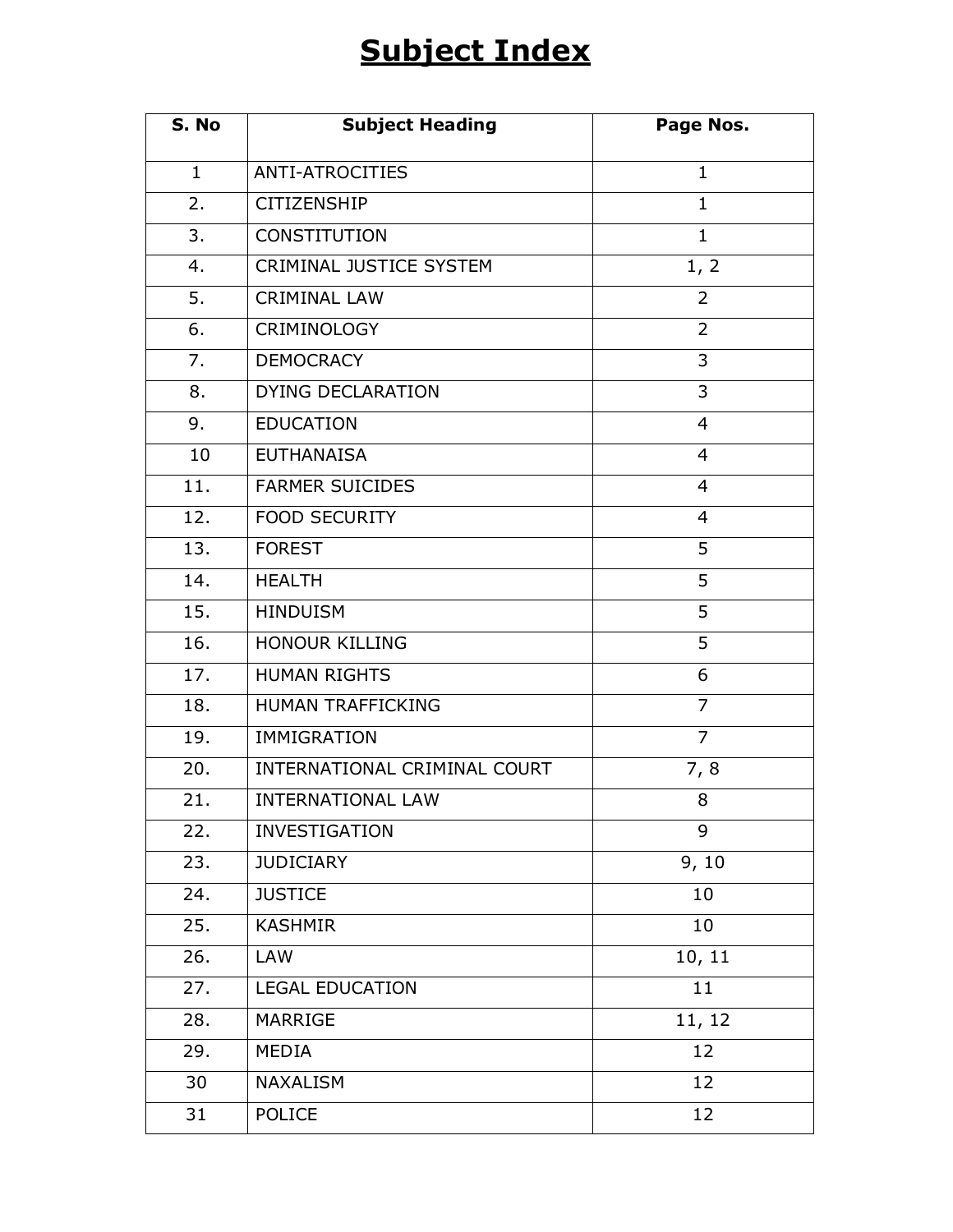| 32 | <b>POLITICS</b>           | 13         |
|----|---------------------------|------------|
| 33 | <b>POVERTY</b>            | 13         |
| 34 | <b>PRISON</b>             | 13         |
| 35 | <b>RIGHT TO EDUCATION</b> | 14         |
| 36 | SEXUAL HARASSMENT         | 14         |
| 37 | <b>SURROGACY</b>          | 14         |
| 38 | <b>TERRORISM</b>          | 14         |
| 39 | <b>VIOLENCE</b>           | 15         |
| 40 | <b>WOMEN</b>              | 15, 16     |
| 41 | <b>BOOK REVIEWS</b>       | 17, 18, 19 |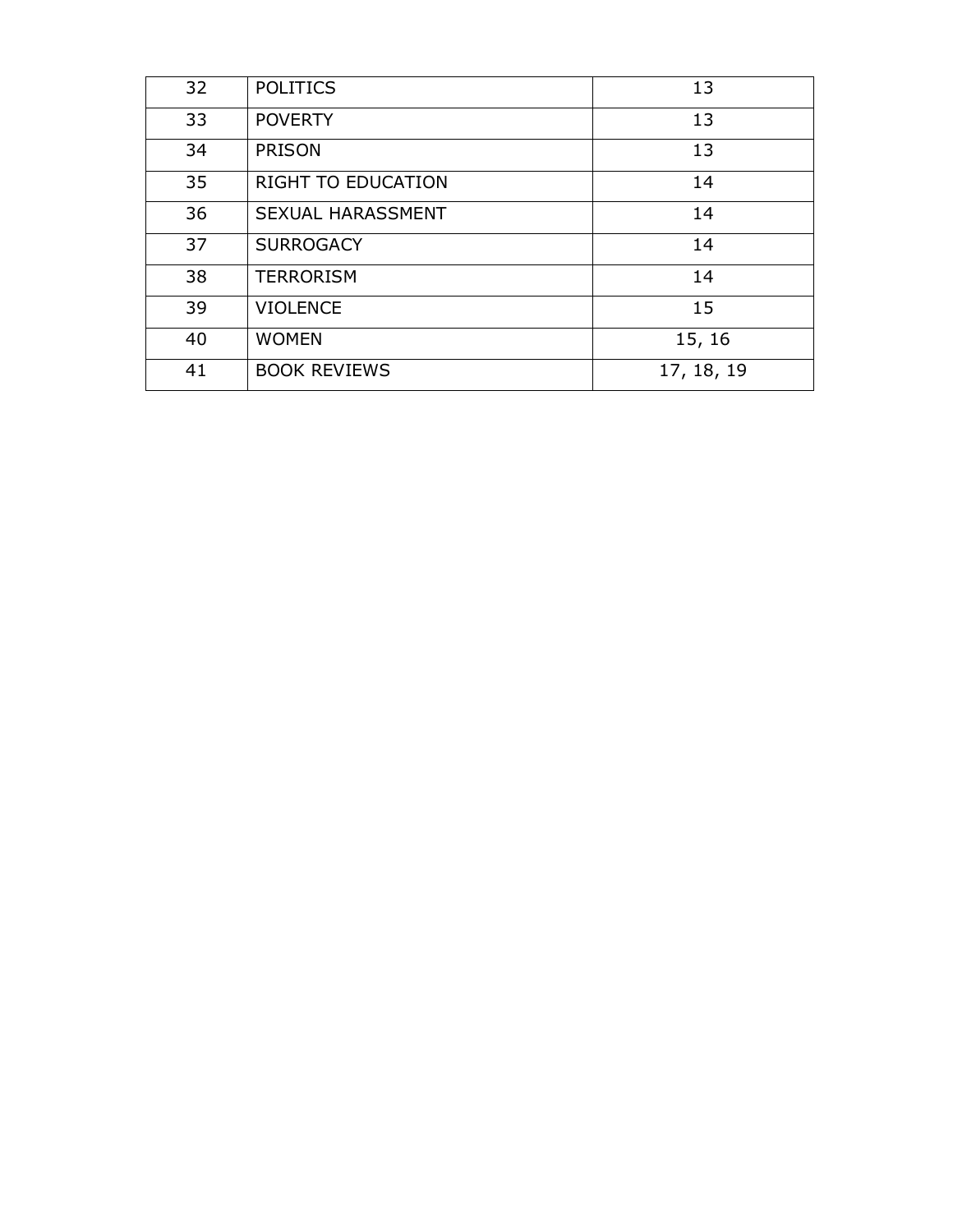### **Alphabetic List of Articles**

| S.No. | Author's Name                 | Article's title                                                                                                             | Page<br>No.    |
|-------|-------------------------------|-----------------------------------------------------------------------------------------------------------------------------|----------------|
| 1.    | Mehta, Rimple                 | 'Illegal' Bangladeshis in Akhand Bharat: Inscriptions of<br>Race and Religion on Citizenship                                | $\mathbf{1}$   |
| 2.    | Singh, Ujjwal Kumar           | 'Inside- Outside' Body: National Human Rights<br>Commission of India                                                        | 6              |
| 3.    | Wojnowska-Radzinska,<br>Julia | Access to Secret Evidence in Expulsion Proceedings<br>Under the European Convention on Human Rights                         | 6              |
| 4.    | Jha, Gautam Mr.               | Accountability of the Legal Practitioners for the<br><b>Professional Misconducts</b>                                        | 9              |
| 5.    | Kumar, Sanjeev                | Addressing Grievances in Health Care                                                                                        | 5              |
| 6.    | Nanda, Madhuri                | Addressing Indi's Food Security: Is Phosphorus the<br>Missing Link?                                                         | $\overline{4}$ |
| 7.    | Ghunnar, Pravin<br>Panditrao  | Aftermath of Farmer Suicides in Survivor Families of<br>Maharashtra                                                         | $\overline{4}$ |
| 8.    | Govind, Rahul                 | Ambedkar's<br>Ambedkar's<br>Lessons,<br>Challenges:<br>Hinduism, Hinutva and the Indian Nation                              | 5              |
| 9.    | Singh, Rattan (Dr.)           | Appointment of Judges in India and Its Legitimacy                                                                           | 9              |
| 10.   | Savager, Adam                 | Building Humanism Busting Myth and Privileges                                                                               | 6              |
| 11.   | Sharmin, Shiffat              | Challenges in Combating Trafficking in Human<br>Beings in South Asia: Need for a Right-Based<br>Aapproach                   | $\overline{7}$ |
| 12.   | Sawant, P.B                   | Chief Justice and His Powers                                                                                                | 10             |
| 13.   | Vibbute, K.I                  | Choice Between Death and Life for Convicts:<br>Supreme Court of India's vacillation Sans Norms                              | $\overline{4}$ |
| 14.   | Nazir, Hishma Tanseema        | Cover-up Operation: NHRC Holds Chhattisgarh<br>Guilty of Concealing Salwa Judum Crimes                                      | 6              |
| 15.   | Dash, Abhishek                | Criminal Liability of Corporations and Directors                                                                            | $\overline{2}$ |
| 16.   | Vishwakarma, Bhrigu           | Criminology As Applied to Juvenile Delinquency in<br>Indian: Putting Theories Into Practice                                 | $\overline{2}$ |
| 17.   | Kumar, Akhil                  | Democracy Cannot Exist Without Justice and Justice<br>Cannot Exist Without Free and Fearless Judges                         | 3              |
| 18.   | Kumar, Rishav                 | Dying Declaration- Evidentiary Value                                                                                        | $\overline{3}$ |
| 19.   | Nayar, Kuldip                 | <b>Economics of Politics</b>                                                                                                | 13             |
| 20.   | Raina, Badri                  | <b>Electoral Democracy</b>                                                                                                  | 3              |
| 21.   | Sebastian, Anto Mr.           | Ensuring Accountability and Transparency in the<br>Lower Judiciary                                                          | 10             |
| 22.   | Mitra, Partha Pratim          | Female Foeticide and Sex Selection Prohibition Laws<br>in India                                                             | 15             |
| 23.   | O'Rourke, Catherine           | International<br>Feminist<br>Strategy<br>Law:<br>in<br>Understanding its Legal Normative and Political<br><b>Dimensions</b> | 8              |
| 24.   | Agarwal, Neelam               | Forest Rights Act, 2006: The Case of Tharu Adivasis<br>of Uttar Pradesh                                                     | 5              |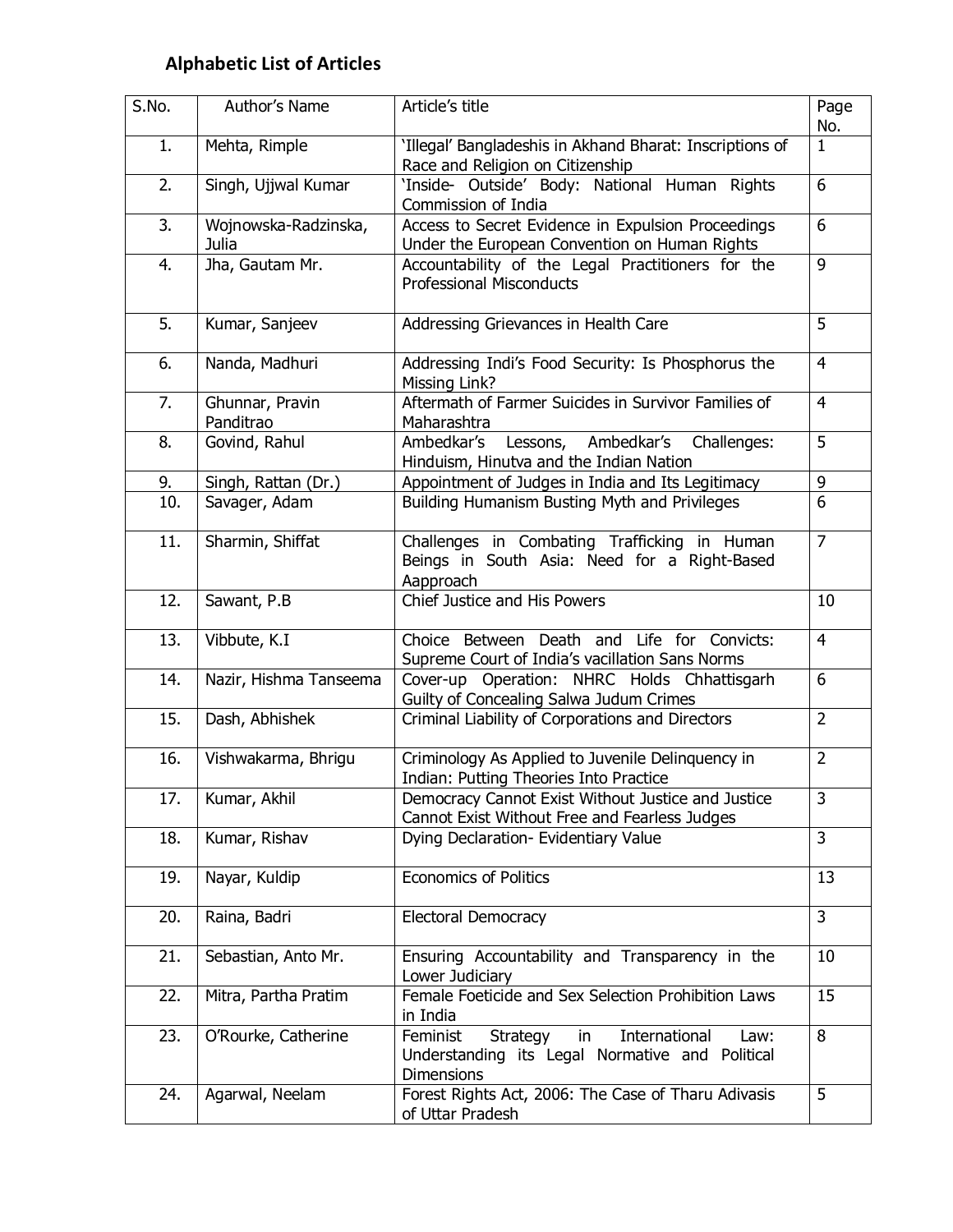| 25. | Chaudhari, Shailendra   | Gender Mainstreaming in the North East                                                                                                                                            | 15             |
|-----|-------------------------|-----------------------------------------------------------------------------------------------------------------------------------------------------------------------------------|----------------|
| 26. | Dubey, Anil Kumar (Dr.) | Honour Killing: The Socio- Legal Perspective and<br>Judicial Approach                                                                                                             | 5              |
| 27. | Sangameswaran, Priya    | Human Rights v/s Contract Law in Arbitration<br>Mechanisms                                                                                                                        | 6              |
| 28. | Grey, Rosemary          | ICC's First Forced Pregnancy Case in Historical<br>Perspective                                                                                                                    | $\overline{7}$ |
| 29. | Dongre, Ambrish         | Implementation of Section 12 (1) (C) of the Right to<br><b>Education Act</b>                                                                                                      | 14             |
| 30. | McDermott, Yvonne       | International Criminal Court's Chambers Practice<br>Manual: Towards a Return to Judicial Law Making in<br><b>International Criminal Procedure</b>                                 | $\overline{7}$ |
| 31. | Kavran, Olga            | International Criminal Courts and the Right to<br>Information                                                                                                                     | 8              |
| 32. | Vombatkere, Sudhir      | Is There a Threat to the Constitution                                                                                                                                             | $\mathbf{1}$   |
| 33. | Eniya, N Ms.            | Judicial Accountability - The Myth of Indian<br>Democracy                                                                                                                         | 9              |
| 34. | Sharma, Sushma (Dr.)    | Law on Abortion and Women's Rights: Reality and<br>the Legality on Controvercy in India                                                                                           | 15             |
| 35. | Sastry, T.S.N. (Prof)   | Legal Education Governance in the Globalized<br>Economic World: Need for Retrospection of Indian<br>Legal Education                                                               | 11             |
| 36. | Singh, Ranbir           | Long Road From Oppression to Justice                                                                                                                                              | 10             |
| 37. | Singh, Ranbir           | March of Law in India                                                                                                                                                             | 11             |
| 38. | Khora, Sthabir          | Misconstruction of the Anti-Atrocities Act's Misuse                                                                                                                               | $\mathbf{1}$   |
| 39. | Kim, Heejin             | Missed Opportunities in the Judicialisation of<br>International Criminal Law? Asian State in the<br>Emergence and Spsread of the Rome Statute<br>System to Punish Atrocity Crimes | $\overline{2}$ |
| 40. | Islam, Shamsul          | Modi in Parliament: Poverty, Farmers Suicides,<br>Unemployment, Hindutva Terrorism, Rapes Violence<br>Against Working Class are No Problems but Nehru is                          | 13             |
| 41. | Mazumder, Pradip        | National Medical Commission Bill, 2017: A Shattered<br>Hope?                                                                                                                      | 11             |
| 42. | Burman, J.J. Roy        | Nature of Naxalite Movement in Naxalbari                                                                                                                                          | 12             |
| 43. | Kumar, Alok Prasanna    | Of Delimitation, Demography and Democracy                                                                                                                                         | 3              |
| 44. | Gupta, Barun Das        | Pathless in Kashmir                                                                                                                                                               | 10             |
| 45. | Mundu, Grace Bahalen    | Patterns of Marriage Dissolution in India: Regional<br>Socio-Economic, and Religious Trends                                                                                       | 11             |
| 46. | Dutta, Akhil Ranjan     | Political Destiny of Immigrants in Assam: National<br>Register of Citizens                                                                                                        | $\overline{7}$ |
| 47. | Chakraburtty, Smita     | Prisons without Bars: A Study of the Open Prison<br>System of Rajasthan                                                                                                           | 13             |
| 48. | Thomas, Deepa Mary      | Psychosocial Determinants of Criminal Psyche: An<br>Exploration                                                                                                                   | 12             |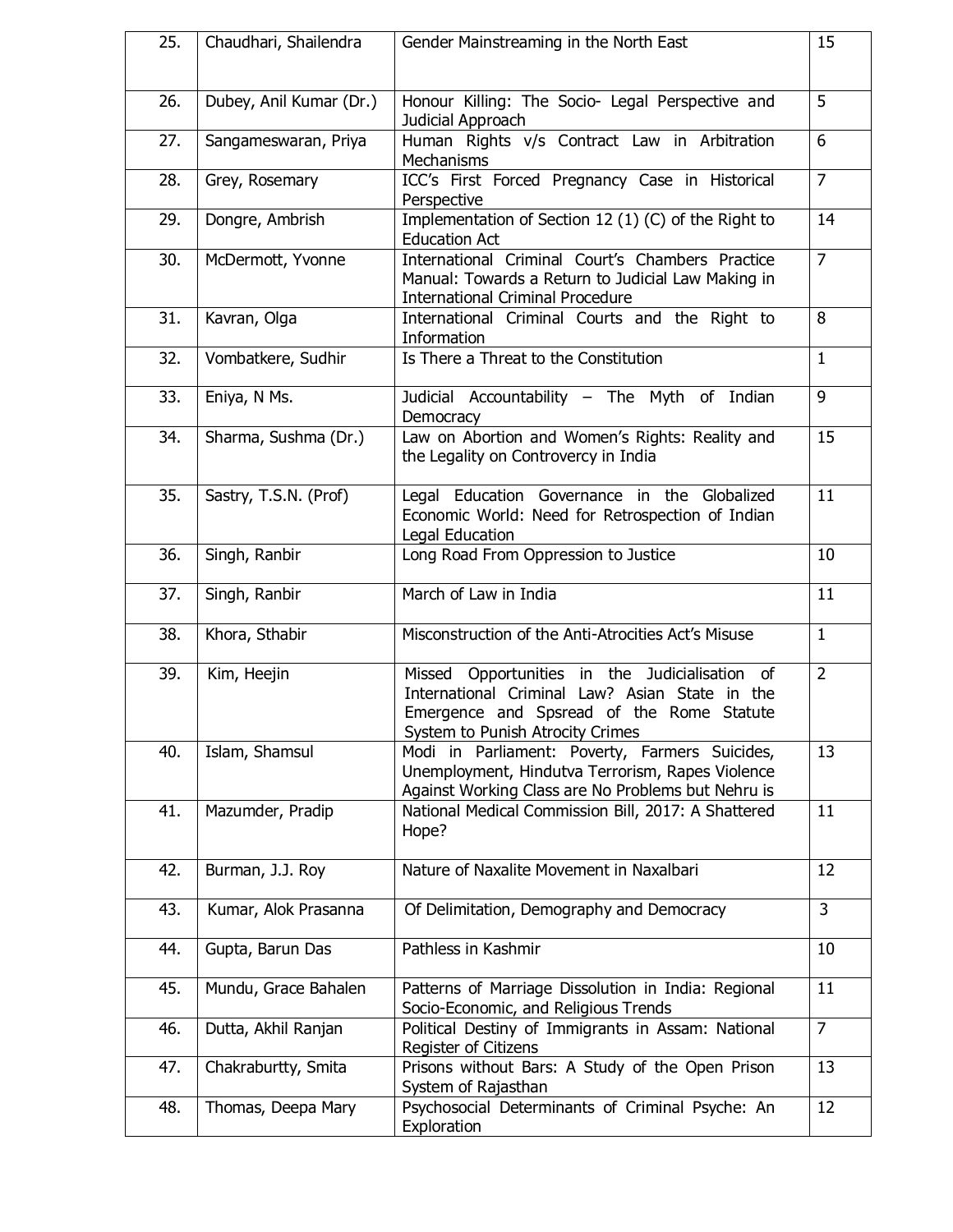| 49. | Chavan, R.C             | Rebuilding Confidence in Criminal Justice System                                                                                               | $\mathbf{1}$   |
|-----|-------------------------|------------------------------------------------------------------------------------------------------------------------------------------------|----------------|
| 50. | Jolly, Stellina         | Recognition of Foreign Same-Sex Marriage in India:<br>A Legal Exploratory Analusis                                                             | 12             |
| 51. | Gupta, Setu Mr.         | Redefining Civil Liability of Legal Practitioners for<br>Their Professional Negligence                                                         | 11             |
| 52. | Klabbers, Jan           | Responsibility:<br>The<br>Reflections<br>Role<br>on<br>Responsibility of International Organizations for<br>Failing to Act                     | 8              |
| 53. | Sharma, L.K.            | Remotely- Controlled Weapons Hit Democracy                                                                                                     | 3              |
| 54. | Glanville, Luke         | Responsibility to Protect Beyond Borders in the Law<br>of Nature and Nations                                                                   | 8              |
| 55. | Kumar, A Raghu (Dr.)    | Revisiting the Idea of Violence as Means of<br><b>Achieving Political Ends</b>                                                                 | 15             |
| 56. | Pendhaakar, P.H. (Dr.)  | Sexual Harassment Under section 354-A IPC: A Ship<br>Without Rudder and Compass                                                                | 14             |
| 57. | Ukey, Keval (Dr.)       | Significance of Forensic Science in Indian Criminal<br>Justice System                                                                          | $\overline{2}$ |
| 58. | Kumar, Alok Prasanna    | Social Media Accountability: Lessons from Germany                                                                                              | 12             |
| 59. | Tiwari, Deepika         | Strengthening Civil Police for efficient and Humane<br>Policing                                                                                | 12             |
| 60. | Dhand, Shweta (Dr.)     | Surrogate Motherhood: Legal and Ethical Issues                                                                                                 | 14             |
| 61. | Swachh Bharat Mission   | Swachhata- Different Milestones in 2017                                                                                                        | 5              |
| 62. | Sivakumaaran, Sandesh   | International<br>Techniques<br>Law-Making:<br>in<br>Extrapolation Analogy form and the Emergence of<br>an International Law of disaster Relief | 8              |
| 63. | Maheshwari, A.P (Dr.)   | Terrorism and Counter Terrorism Strategies                                                                                                     | 14             |
| 64. | Long, Tran Van (Dr.)    | Transparency and Accountability in the Politically<br>Dependent Judicial System: A Case of Vietnam                                             | 9              |
| 65. | Jain, Ashish            | Fingers Test in Rape Cases: A Blot on<br>Two-<br>Humanity & Medico- Legal Jurisprudence                                                        | 6              |
| 66. | Chakraborty, Shiladitya | Understanding Section 497 of IPC: Is it Gender-<br>Neutral?                                                                                    | 10             |
| 67. | Singh, gurcharan        | Use of Technology for Better Investigation                                                                                                     | 9              |
| 68. | S, Vineetha             | Vocational Training in Indian Prisons                                                                                                          | 13             |
| 69. | Bairagya, Indrajit      | Why is Unemployment Higher Among the Educated                                                                                                  | $\overline{4}$ |
| 70. | Renzulli, Isobel        | Women and Peace: A Human Rights Strategy for<br>the Women Peace and Security Agenda                                                            | 15             |
| 71. | Katoch, Archna          | Women's World: Women's Political Participation: A<br>Catalyst for Gender Equality in India                                                     | 16             |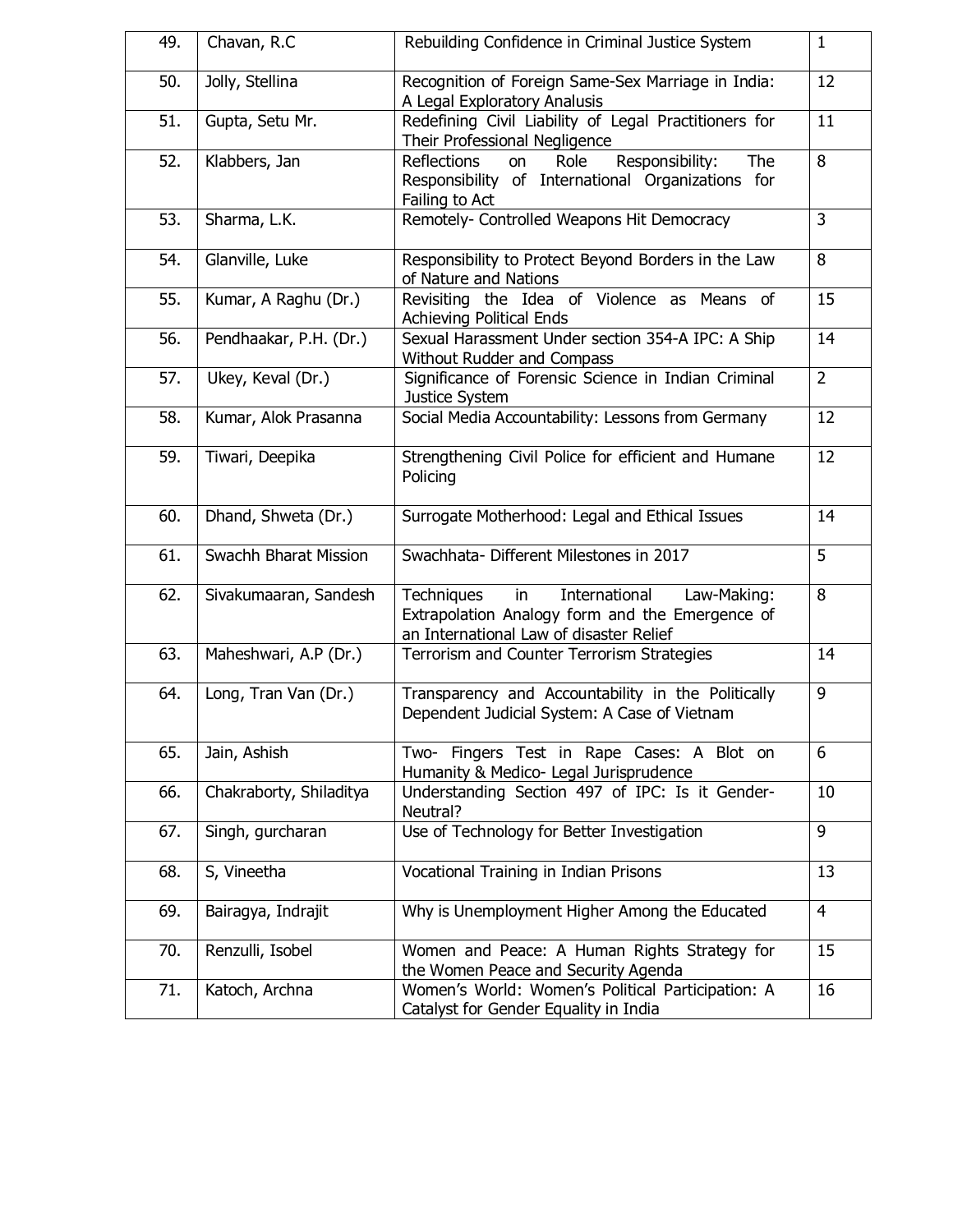#### **ANTI-ATROCITIES**

 **Khora, Sthabir** Misconstruction of the Anti-atrocities Act's Misuse 2018 Vol. 53 No. 15 April, 14 E.&P.W. 11 **Economic & Political Weekly** 

**Article No. : 640** 

#### **CITIZENSHIP**

**Mehta, Rimple**  'Illegal' Bangladeshis in Akhand Bharat: Inscriptions of Race and Religion on Citizenship 2018 Vol. 53 No. 7 February 17 E.&P.W. 62 **Economic & Political Week** 

**Article No. : 641** 

#### **CONSTITUTION**

**Vombatkere, Sudhir** Is There a Threat to the Constitution 2018 February 9-15 Mainstream 15  **Mainstream** 

**Article No. : 642** 

#### **CRIMINAL JUSTICE SYSTEM**

 **Chavan, R.C.** Rebuilding Confidence in Criminal Justice System 2018 Vol. 105 February, AIR(J) 17 **All India Reporter**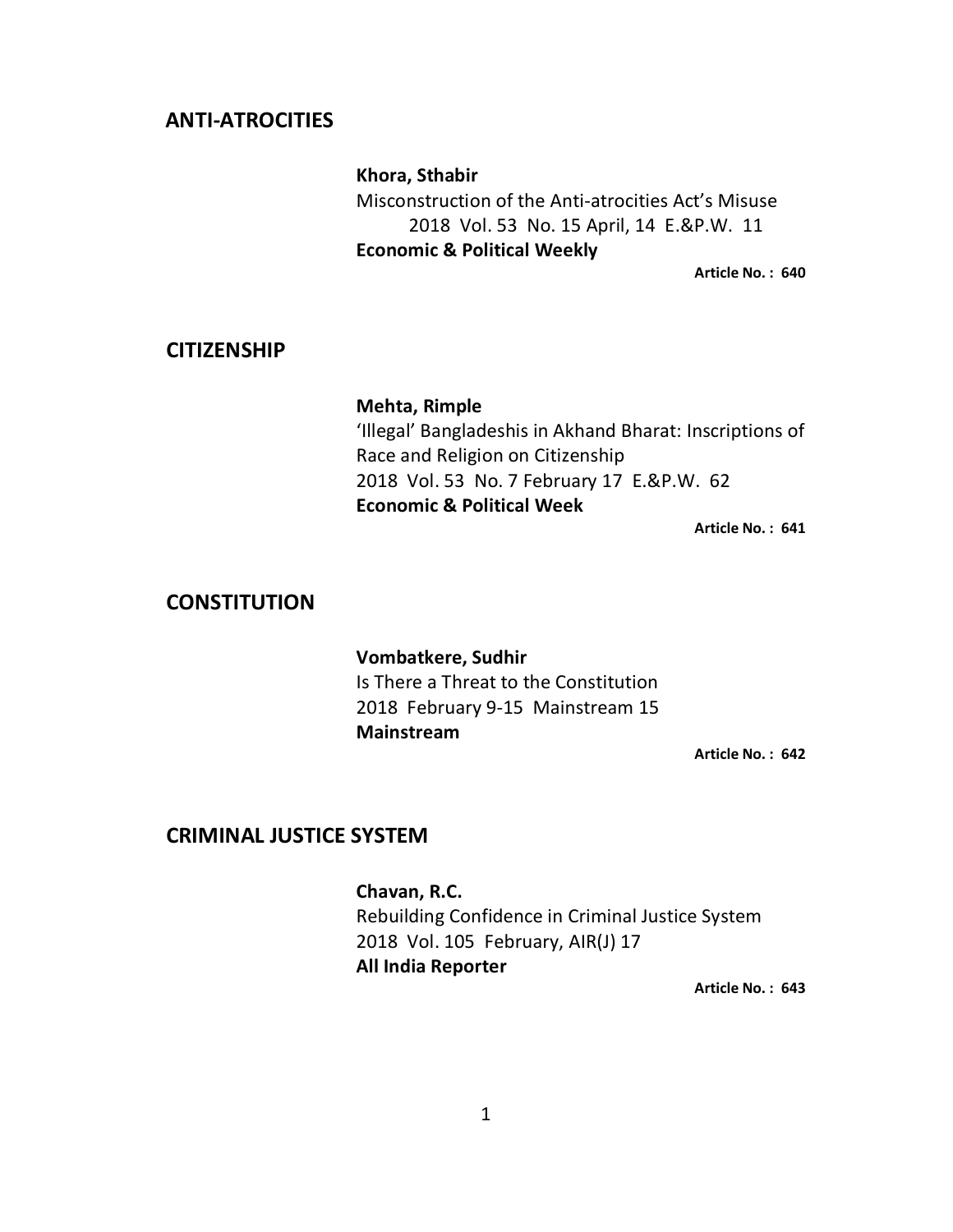**Ukey, Keval (Dr.)**  Significance of Forensic Science in Indian Criminal Justice System 2017 Vol. 64 No. 2 & 3 April- September I.P.J 88 **Indian Police Journal** 

**Article No. : 644** 

#### **CRIMINAL LAW**

**Dash, Abhishek**  Criminal Liability of Corporations and Directors 2018 Cr. L. J. 25 (J) **Criminal Law Journal** 

**Article No. : 645** 

#### **Kim, Heejin**

Missed Opportunities in the Judicialisation of International Criminal Law ? Asian States in the Emergence and Spread of the Rome Statute System to Punish Atrocity Crimes 2017 Vol. 35 No. 4 December N.Q.H.R. 246 **Netherlands Quarterly of Human Rights Article No. : 646** 

#### **CRIMINOLOGY**

#### **Vishwakarma, Bhrigu**

Criminology As Applied to Juvenile Delinquency in Indian: Putting Theories Into Practice 2018 Cr. L. J. 21 (J) **Criminal Law Journal**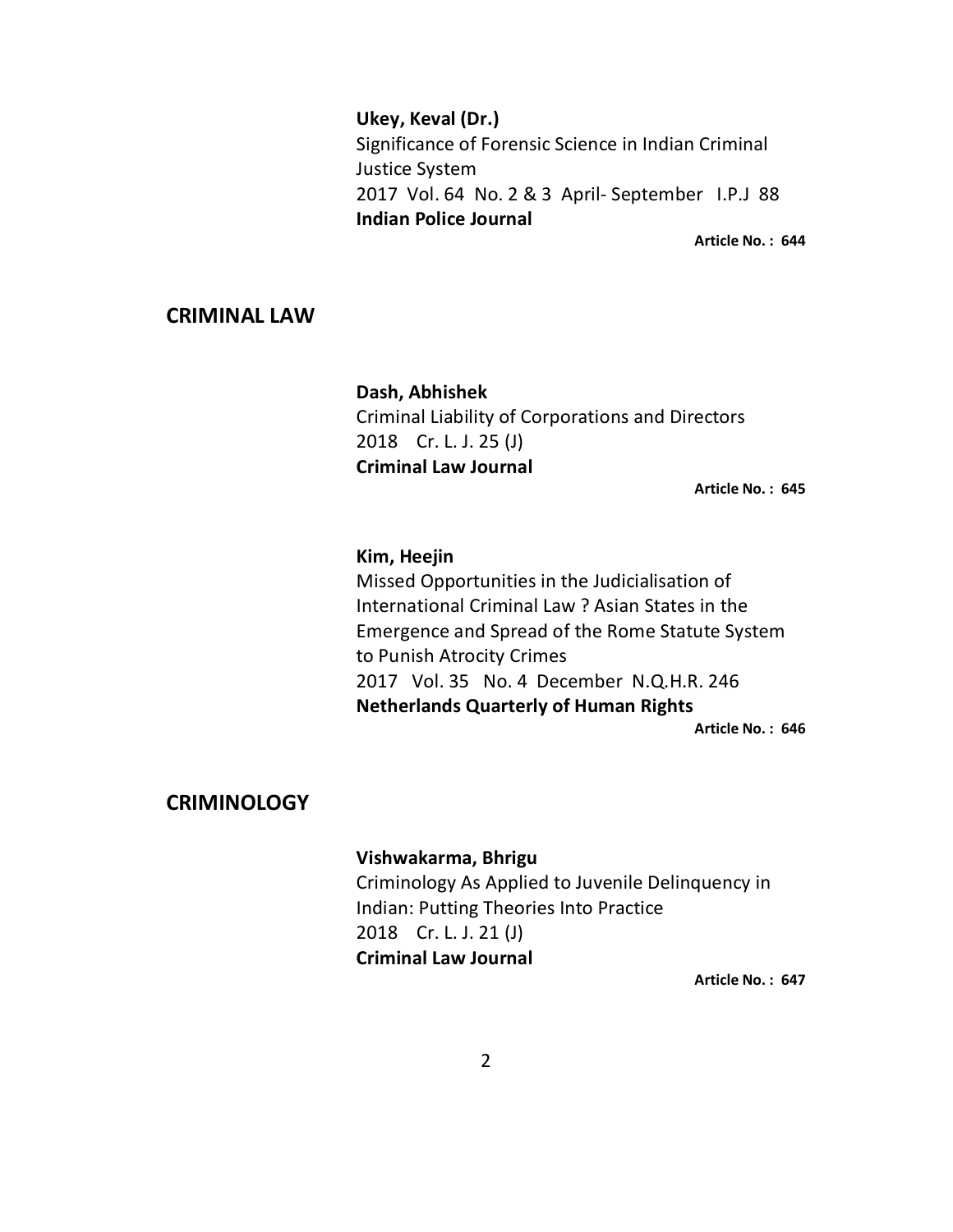#### **DEMOCRACY**

 **Raina, Badri** Electoral Democracy 2018 April 6-12, Mainstream 10  **Mainstream** 

**Article No. : 648** 

 **Sharma, L.K.** Remotely- Controlled Weapons Hit Democracy 2018 March, 30 – April, 5 Mainstream 3  **Mainstream** 

**Article No. : 649** 

#### **Kumar, Alok Prasanna**

Of Delimitation, Demography and Democracy 2018 Vol. 53 No. 7 February 17 E.&P.W. 10 **Economic & Political Week** 

**Article No. : 650** 

#### **Kumar Akhil**

Democracy Cannot Exist Without Justice and Justice Cannot Exist Without Free and Fearless Judges 2018 Vol. 81 No. 10 January R.H. 18 **Radical Humanist** 

**Article No. : 651** 

#### **DYING DECLARATION**

**Kumar, Rishav**  Dying Declaration – Evidentiary Value 2018 Cr. L. J. 17 **Criminal Law Journal**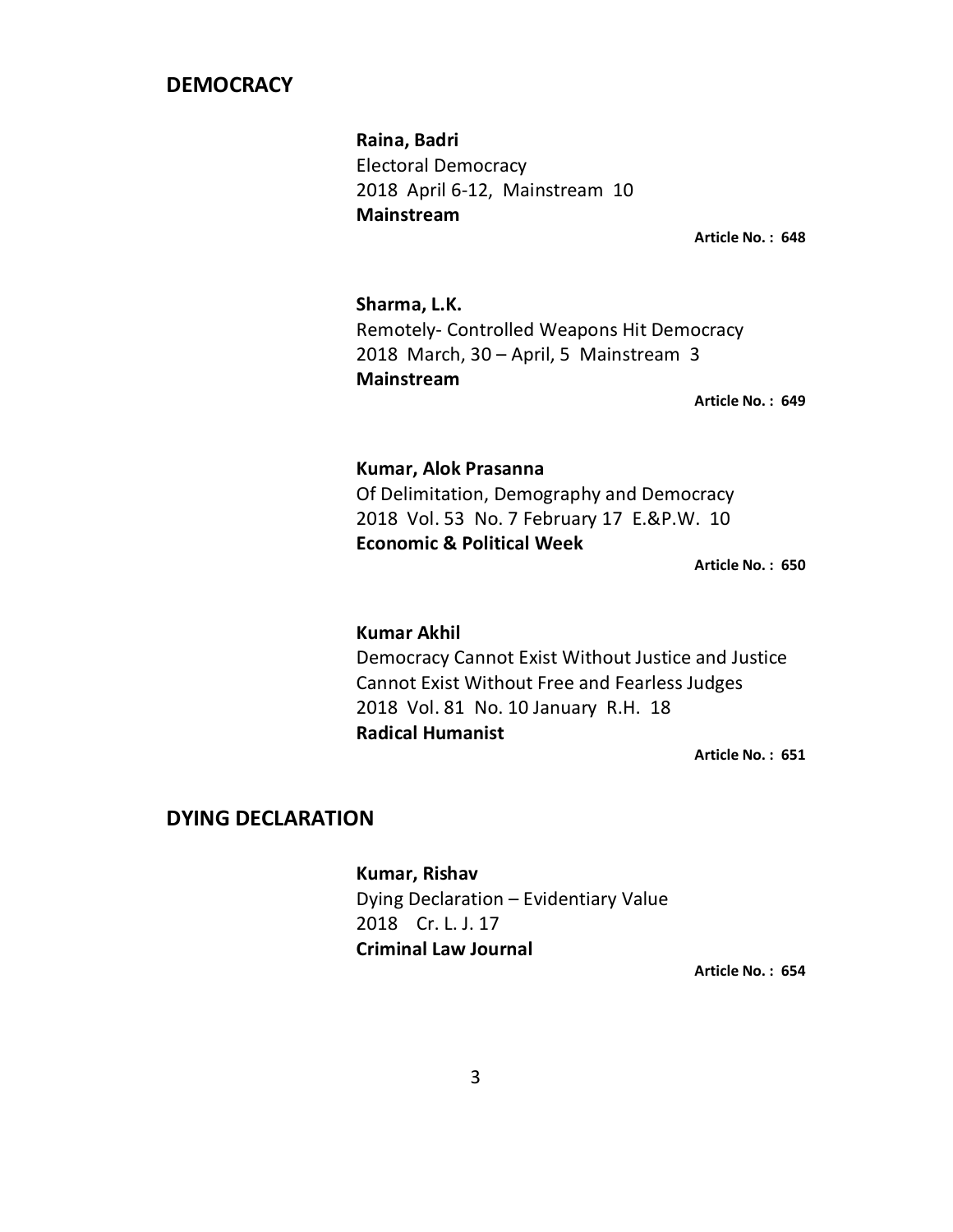#### **EDUCATION**

#### **Bairagya, Indrajit**

Why is Unemployment Higher Among the Educated 2018 Vol. 53 No. 7 February 17 E.&P.W. 43 **Economic & Political Week** 

**Article No. : 652** 

#### **EUTHANAISA**

#### **Vibbute, K.I**

Choice Between Death and Life for Convicts: Supreme Court of India's Vacillation Sans Norms 2017 Vol. 59 No. 3 July - September J.I.L.I. 221 **Journal of the Indian Law Institute** 

**Article No. : 653** 

#### **FARMER SUICIDES**

#### **Ghunnar, Pravin Panditrao & Hakhu Antra Bhatt**

Aftermath of farmer Suicides in Survivor Families of Maharashtra 2018 Vol. 53 No. 5 February 3 E.&P.W. 47 **Economic & Political Week** 

**Article No. : 655** 

#### **FOOD SECURITY**

## **Nanda, Madhuri**

Addressing India's Food Security: Is Phosphorus the Missing Link? 2018 Vol. 53 No. 15 April, 14 E.&P.W. 17 **Economic & Political Weekly**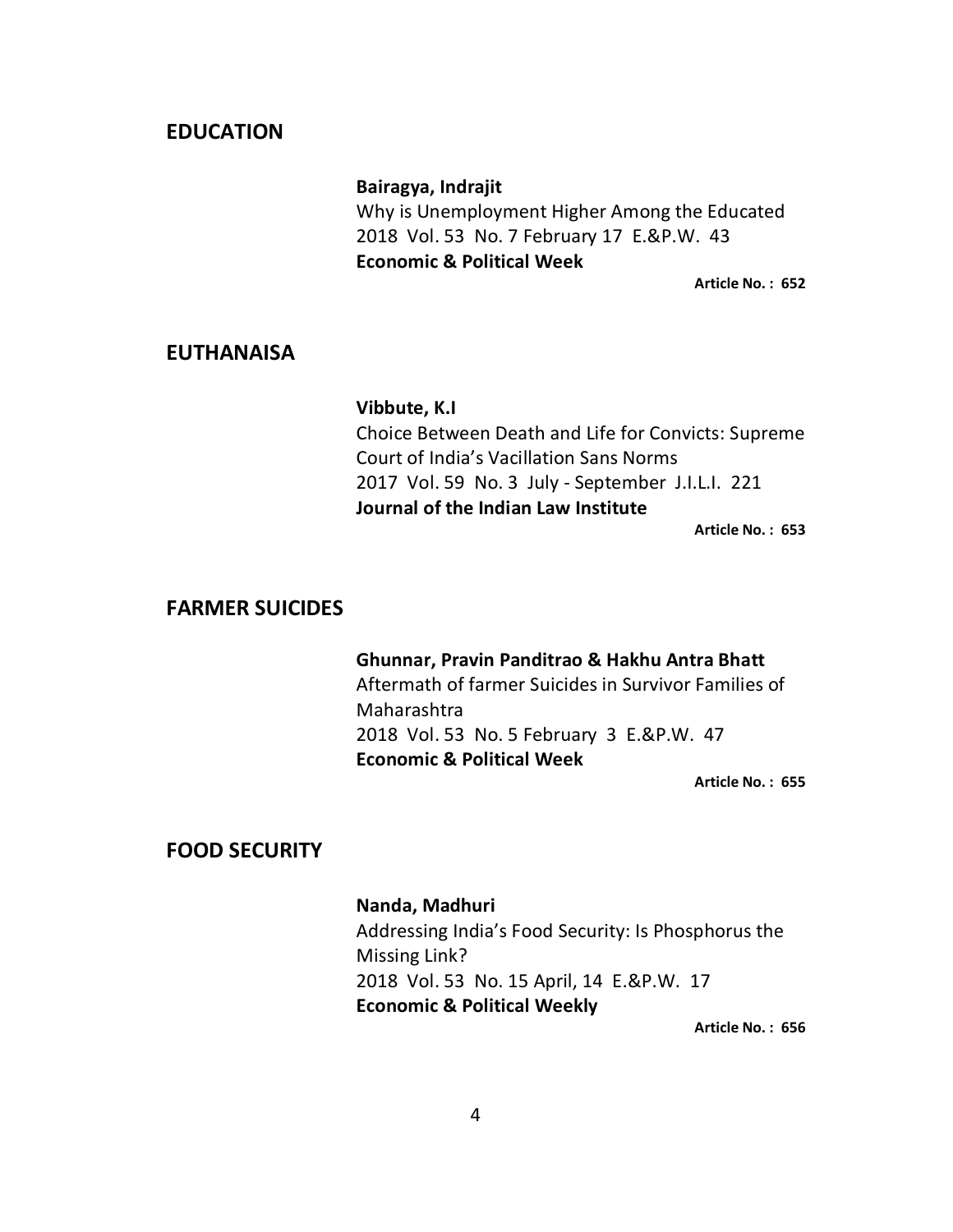#### **FOREST**

 **Agarwal, Neelam**  Forest Rights Act, 2006: The Case of Tharu Adivasis of Uttar Pradesh 2018 Vol. 53 No. 15 April, 14 E.&P.W. 73 **Economic & Political Weekly Article No. : 657** 

**HEALTH** 

**Swachh Bharat Mission** Swachhata- Different Milestones in 2017 2018 Vol. 62 February, Yojana 37 **Yojana** 

**Article No. : 658** 

### **Kumar, Sanjeev** Addressing Grievances in Health Care 2018 Vol. 62 February, Yojana 45 **Yojana**

**Article No. : 659** 

#### **HINDUISM**

**Govind, Rahul**  Ambedkar's Lessons, Ambedkar's Challenges: Hinduism, Hinutva and the Indian Nation 2018 Vol. 53 No. 4 January 27 E.&P.W. 80 **Economic & Political Week** 

**Article No. : 660** 

#### **HONOUR KILLING**

 **Dubey, Anil Kumar (Dr.)**  Honour Killing: The Socio-Legal Perspective and Judicial Approach 2018 Vol. 124 April, Cr. L. J. 48 **Criminal Law Journal**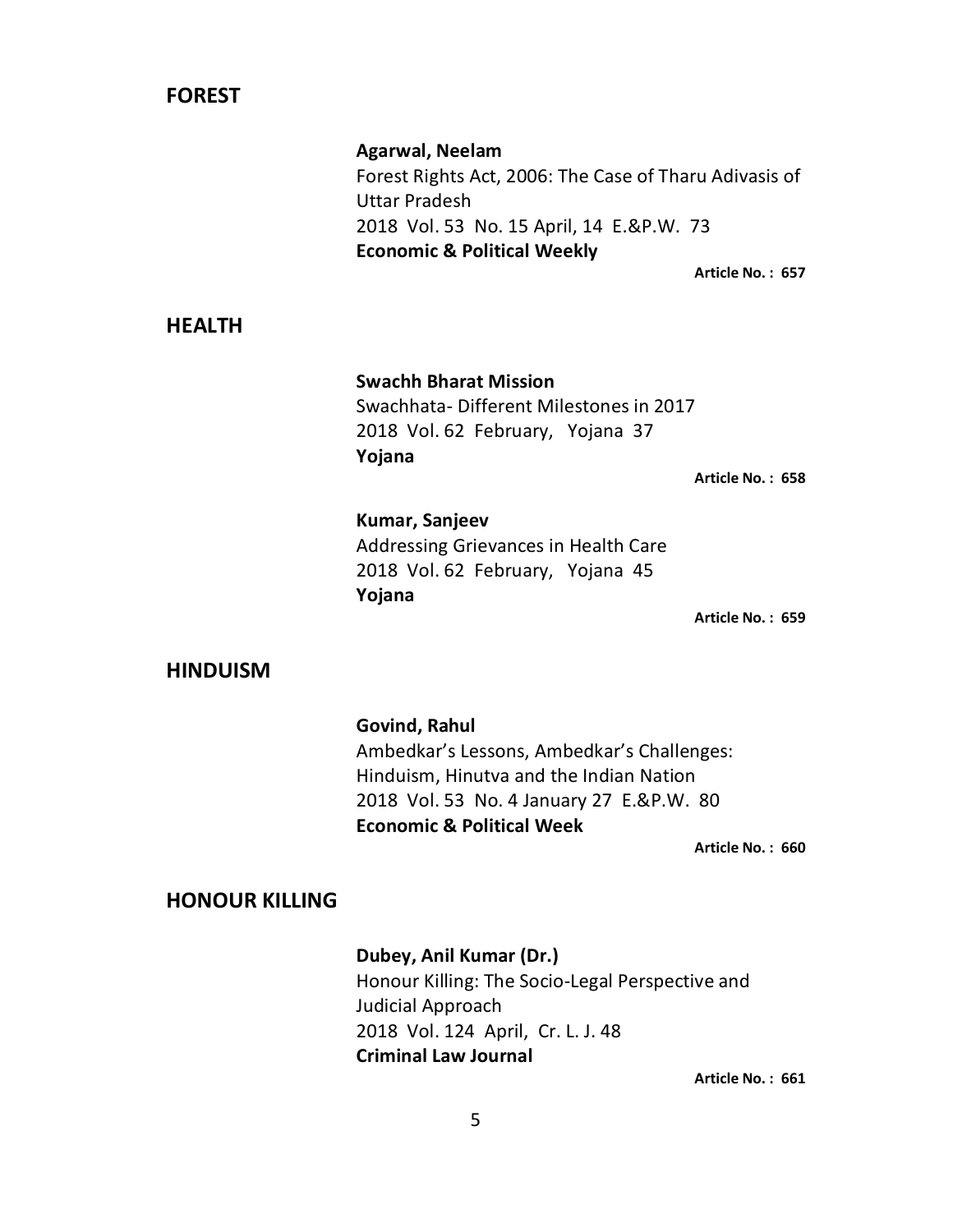#### **HUMAN RIGHTS**

**Jain, Ashish & Tripathi, Aparna**  Two- fingers Test In Rape Cases: A Blot on Humanity & Medico- Legal Jurisprudence 2018 Cr. L. J. 10 (J) **Criminal Law Journal** 

**Article No. : 662** 

#### **Wojnowska-Radzinska, Julia**

Access to Secret Evidence in Expulsion Proceedings Under the European Convention on Human Rights 2017 Vol. 35 No. 4 December N.Q.H.R. 230 **Netherlands Quarterly of Human Rights** 

**Article No. : 663** 

#### **Sangameswaran, Priya**

Human Rights V/S Contract Law in Arbitration Mechanisms 2018 Vol. 53 No. 5 February 3 E.&P.W. 16 **Economic & Political Week** 

**Article No. : 664** 

#### **Singh, Ujjwal Kumar**

'Inside- Outside' Body: National Human Rights Commission of India 2018 Vol. 53 No. 5 February 3 E.&P.W. 33 **Economic & Political Week** 

**Article No. : 665** 

#### **Savager, Adam**

Building Humanism, Busting Myth and Privileges 2018 Vol. 81 No. 10 January R.H. 28 **Radical Humanist** 

**Article No. : 666** 

#### **Nazir, Hishma Tanseema**

Cover-up Operation: NHRC Holds Chhattisgarh Guilty of Concealing Salwa Judum Crimes 2018 Vol. 81 No. 10 January R.H. 36 **Radical Humanist**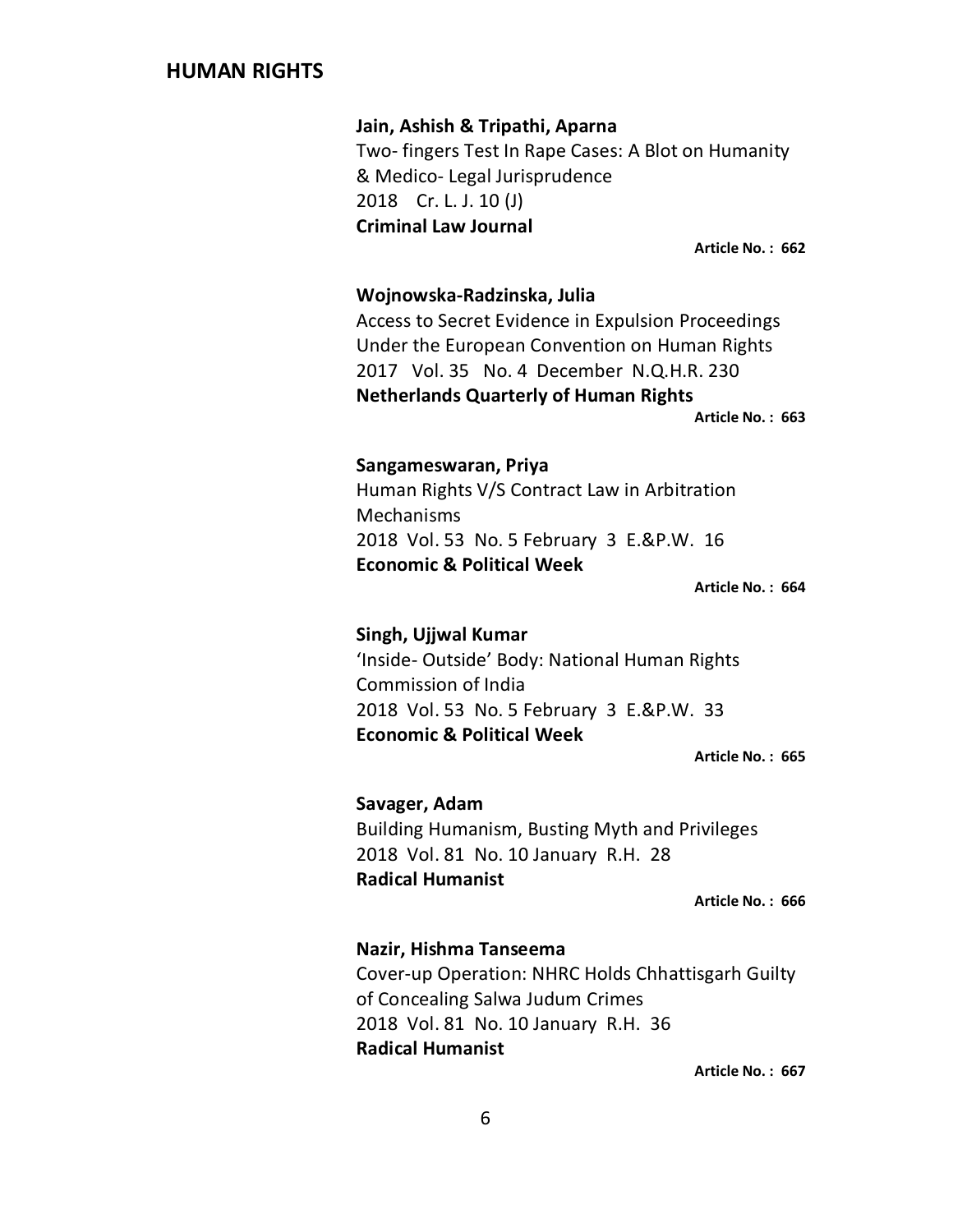#### **HUMAN TRAFFICKING**

#### **Sharmin, Shiffat & Ors.**

Challenges in Combating Trafficking in Human Beings in South Asia: Need for a Right- Based Aapproach 2017 Vol. 59 No. 3, July - September J.I.L.I. 265 **Journal of the Indian Law Institute** 

**Article No. : 668** 

#### **IMMIGRATION**

## **Dutta, Akhil Ranjan**

Political Destiny of Immigrants in Assam: National Register of Citizens 2018 Vol. 53 No. 8 February 24 E.&P.W. 18 **Economic & Political Week** 

**Article No. : 669** 

#### **INTERNATIONAL CRIMINAL COURT**

#### **McDermott, Yvonne**

International Criminal Court's Chambers Practice Manual: Towards a Return to Judicial Law Making in International Criminal Procedure 2017 Vol. 15 No. 5 December J.I.C.J. 873 **Journal of International Criminal Justice** 

**Article No. : 670** 

#### **Grey, Rosemary**

ICC's First Forced Pregnancy Case in Historical Perspective 2017 Vol. 15 No. 5 December J.I.C.J. 905 **Journal of International Criminal Justice**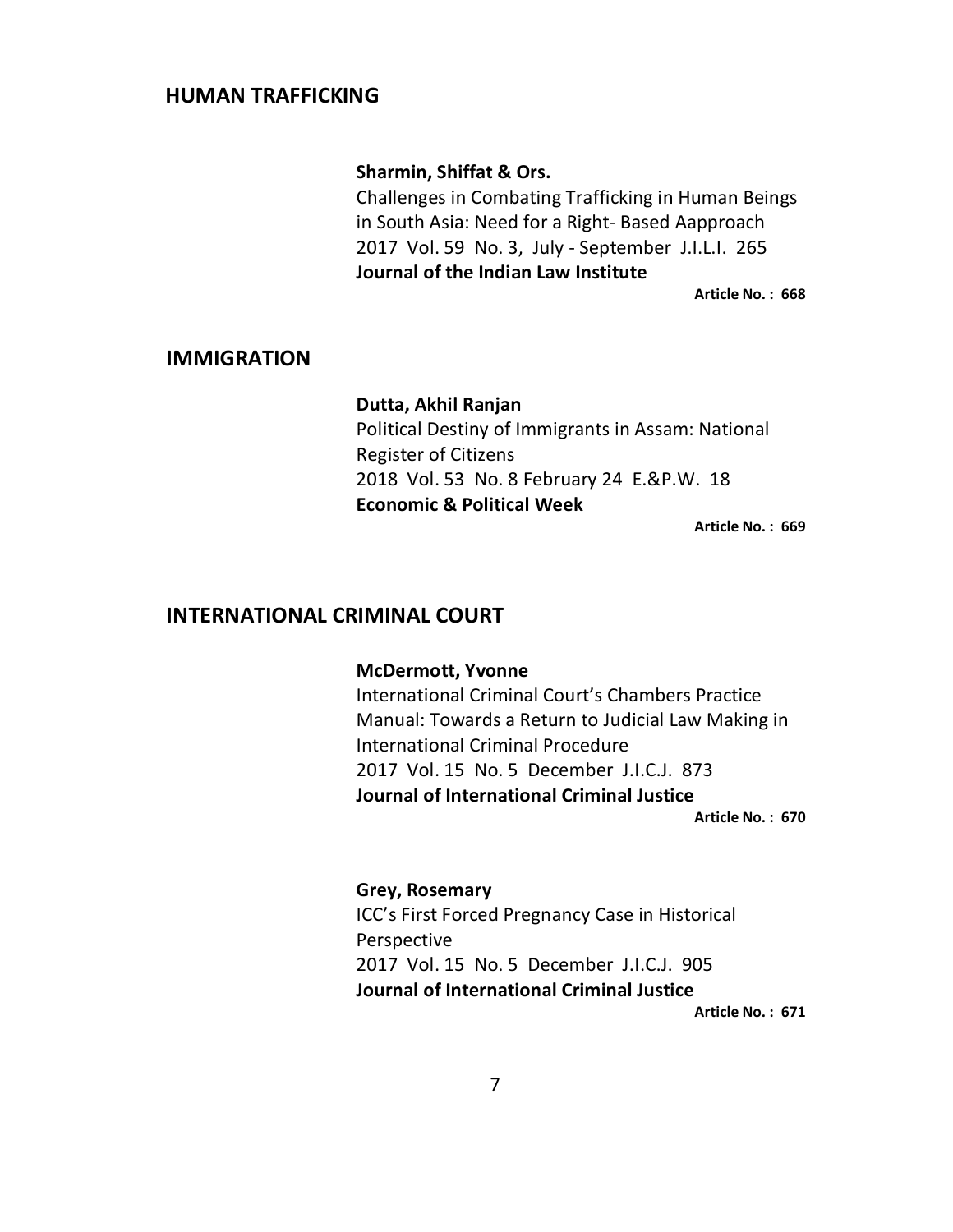**Kavran, Olga**  International Criminal Courts and the Right to Information 2017 Vol. 15 No. 5 December J.I.C.J. 953 **Journal of International Criminal Justice** 

**Article No. : 672** 

#### **INTERNATIONAL LAW**

#### **Glanville, Luke**

Responsibility to Protect beyond Borders in the Law of Nature and Nations 2017 Vol. 28 No. 4 E.J.I.L 1069 **European Journal of International Law** 

**Article No. : 673** 

#### **O'Rourke, Catherine**

Feminist Strategy in International Law: Understanding Its Legal Normative and Political Dimensions 2017 Vol. 28 No. 4 E.J.I.L 1019 **European Journal of International Law** 

**Article No. : 674** 

#### **Sivakumaaran, Sandesh**

Techniques in International Law-Making: Extrapolation Analogy form and the emergence of an International Law of Disaster Relief 2017 Vol. 28 No. 4 E.J.I.L 1097 **European Journal of International Law** 

**Article No. : 675** 

#### **Klabbers, Jan**

Reflections on Role Responsibility: The Responsibility of International Organizations for Failing to Act 2017 Vol. 28 No. 4 E.J.I.L 1133 **European Journal of International Law**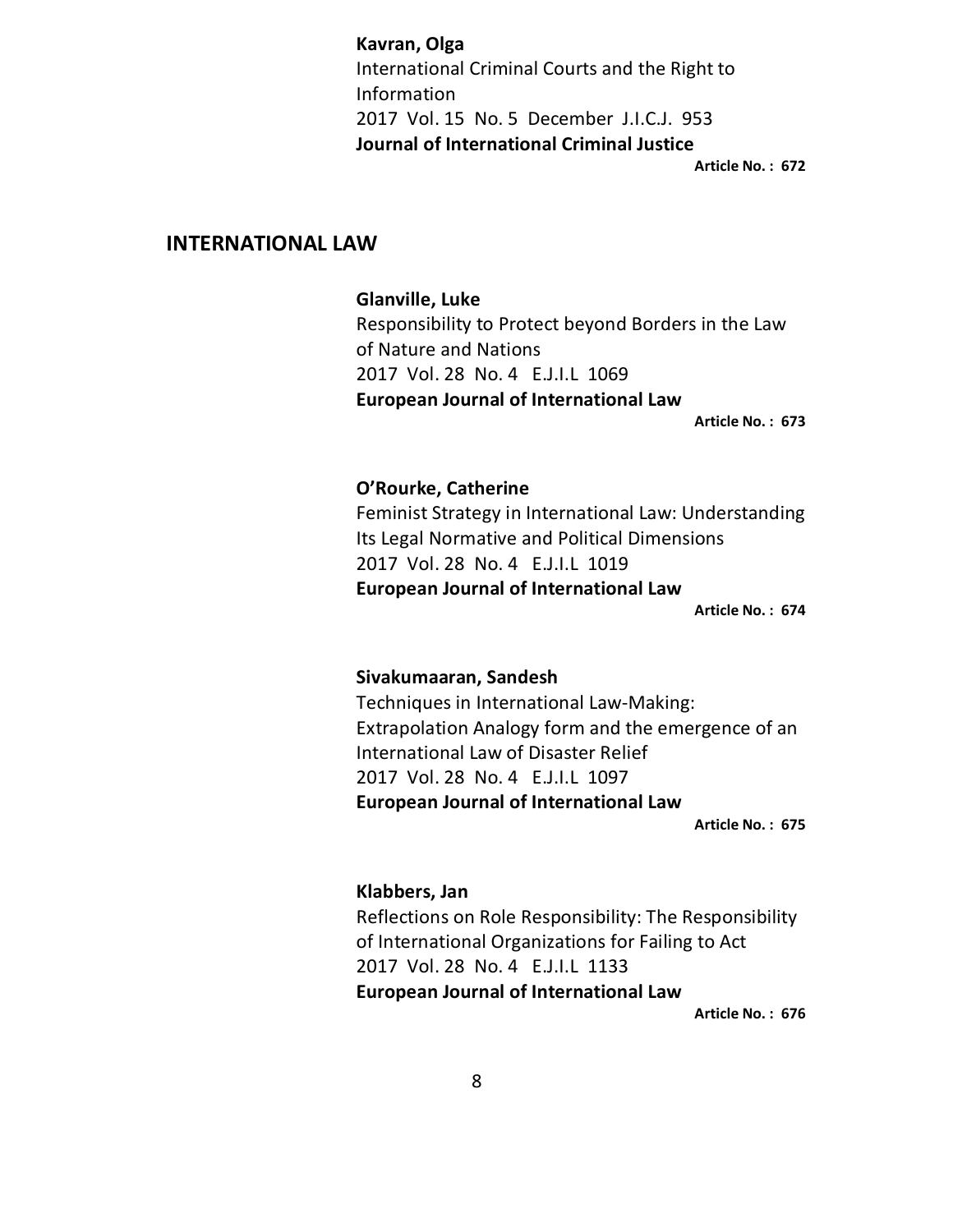|                  | Singh, Gurcharan<br>Use of Technology for Better Investigation<br>2017 Vol. 64 No. 2 & 3 April- September I.P.J 70<br><b>Indian Police Journal</b><br>Article No.: 677                                                                          |
|------------------|-------------------------------------------------------------------------------------------------------------------------------------------------------------------------------------------------------------------------------------------------|
| <b>JUDICIARY</b> |                                                                                                                                                                                                                                                 |
|                  | Singh, Rattan (Dr.) & Dhiman, Shikha<br>Appointment of Judges in India and Its Legitimacy<br>2017 Vol. 3 I.J.T.A.G 7<br><b>International Journal of Transparency and</b><br><b>Accountability Governance</b><br>Article No.: 678                |
|                  | Jha, Gautam Mr.<br>Accountability of the Legal Practitioners for the<br><b>Professional Misconducts</b><br>2017 Vol. 3 I.J.T.A.G 25<br><b>International Journal of Transparency and</b><br><b>Accountability Governance</b><br>Article No.: 679 |
| Dependent        | Long, Tran Van (Dr.)<br>Transparency and Accountability in the Politically<br>Judicial System: A Case of Vietnam<br>2017 Vol. 3 I.J.T.A.G 79<br><b>International Journal of Transparency and</b><br><b>Accountability Governance</b>            |

**Article No. : 680** 

**Eniya, N Ms. & V, Tamilarasan Mr.** Judicial Accountability – the Myth of Indian

Democracy

 2017 Vol. 3 I.J.T.A.G 118 **International Journal of Transparency and Accountability Governance**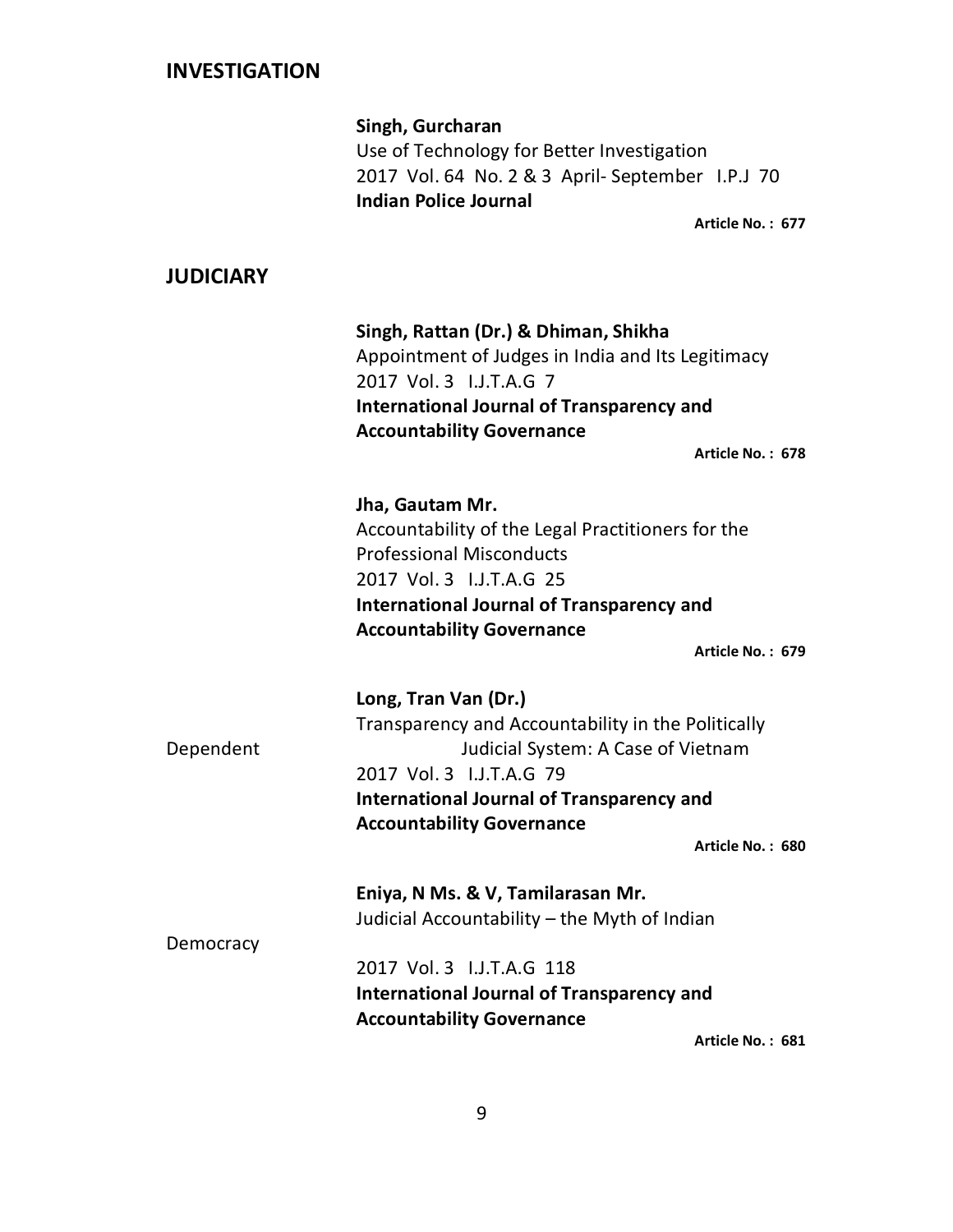|                | Sebastian, Anto Mr.<br>Ensuring Accountability and Transparency in the<br>Lower Judiciary<br>2017 Vol. 3 I.J.T.A.G 140<br><b>International Journal of Transparency and</b><br><b>Accountability Governance</b> | Article No.: 682 |
|----------------|----------------------------------------------------------------------------------------------------------------------------------------------------------------------------------------------------------------|------------------|
|                | Sawant, P.B<br><b>Chief Justice and his Powers</b><br>2018 February 9-15 Mainstream 14<br><b>Mainstream</b>                                                                                                    | Article No.: 683 |
| <b>JUSTICE</b> |                                                                                                                                                                                                                |                  |
| <b>KASHMIR</b> | Singh, Ranbir<br>Long Road from Oppression to Justice<br>2017 Vol. 59 No. 3 July - September J.I.L.I. 288<br>Journal of the Indian Law Institute                                                               | Article No.: 684 |
|                | Gupta, Barun Das<br>Pathless in Kashmir<br>2018 February 16-22 Mainstream 18<br>Mainstream                                                                                                                     | Article No.: 685 |
| <b>LAW</b>     |                                                                                                                                                                                                                |                  |
| Neutral?       | Chakraborty, Shiladitya<br>Understanding Section 497 of IPC: Is it Gender-<br>2018 March, 30 - April, 5 Mainstream 22                                                                                          |                  |
|                | <b>Mainstream</b>                                                                                                                                                                                              | Article No.: 686 |

10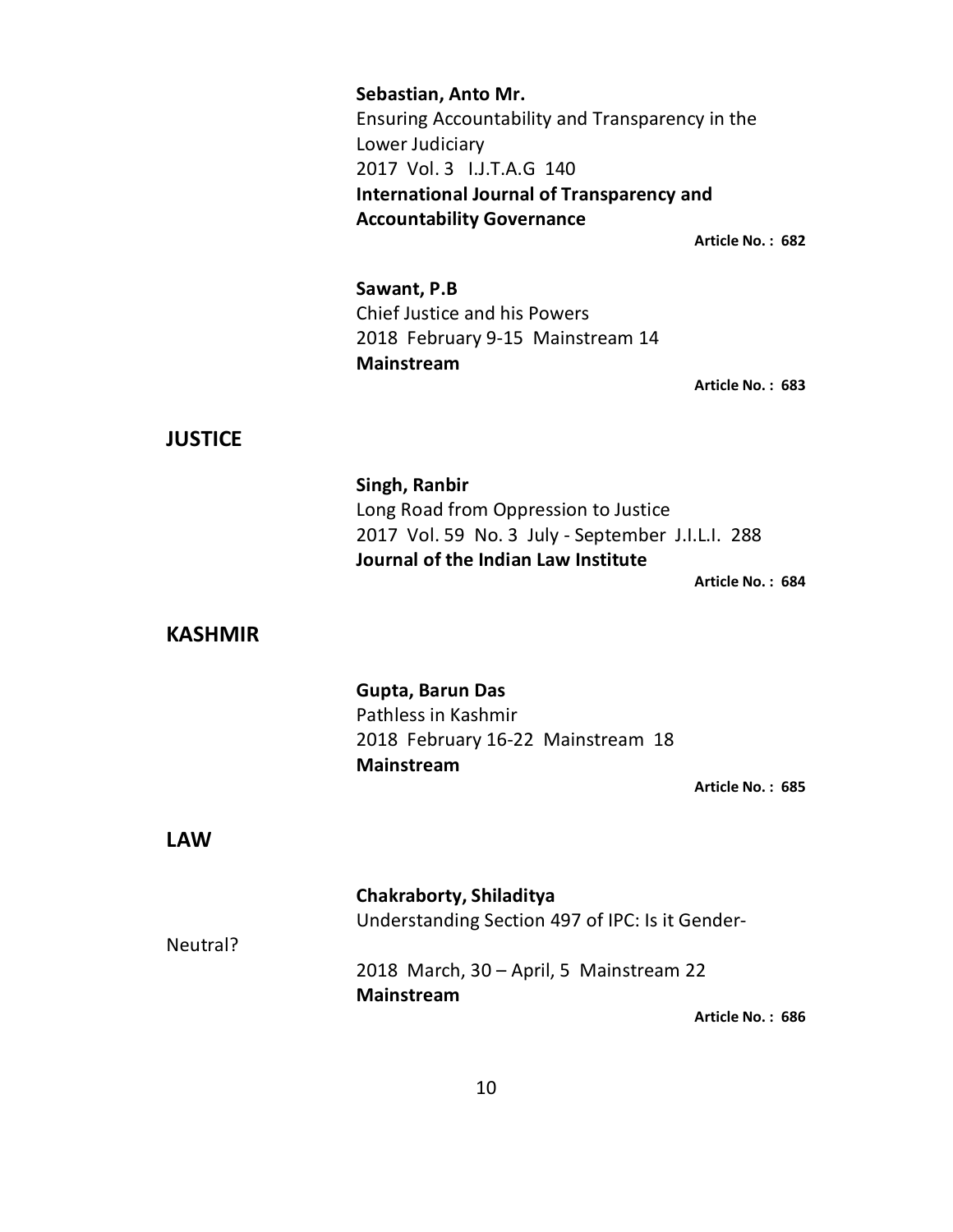**Gupta, Setu Mr. & Parashar, Sakshi Ms.**  Redefining Civil Liability of Legal Practitioners for Their Professional Negligence 2017 Vol. 3 I.J.T.A.G 58 **International Journal of Transparency and Accountability Governance** 

**Article No. : 687** 

**Mazumder, Pradip**  National Medical Commission Bill, 2017: A Shattered Hope? 2018 Vol. 53 No. 5 February 3 E.&P.W. 12 **Economic & Political Week** 

**Article No. : 688** 

**Singh, Ranbir**  March of Law in India 2017 Vol. 59 No. 3, July - September J.I.L.I. 288 **Journal of the Indian Law Institute** 

**Article No. : 689** 

#### **LEGAL EDUCATION**

**Sastry, T.S.N. (Prof.)** 

Legal Education Governance in the Globalized Economic World: Need for Retrospection of Indian Legal Education 2017 Vol. 3 I.J.T.A.G 184 **International Journal of Transparency and Accountability Governance** 

**Article No. : 690** 

#### **MARRIGE**

#### **Mundu, Grace Bahalen & Unisa, Sayeed**

Patterns of Marriage Dissolution in India: Regional Socio-economic, and Religious Trends 2018 Vol. 53 No. 16 April, 21 E.&P.W. 57 **Economic & Political Week**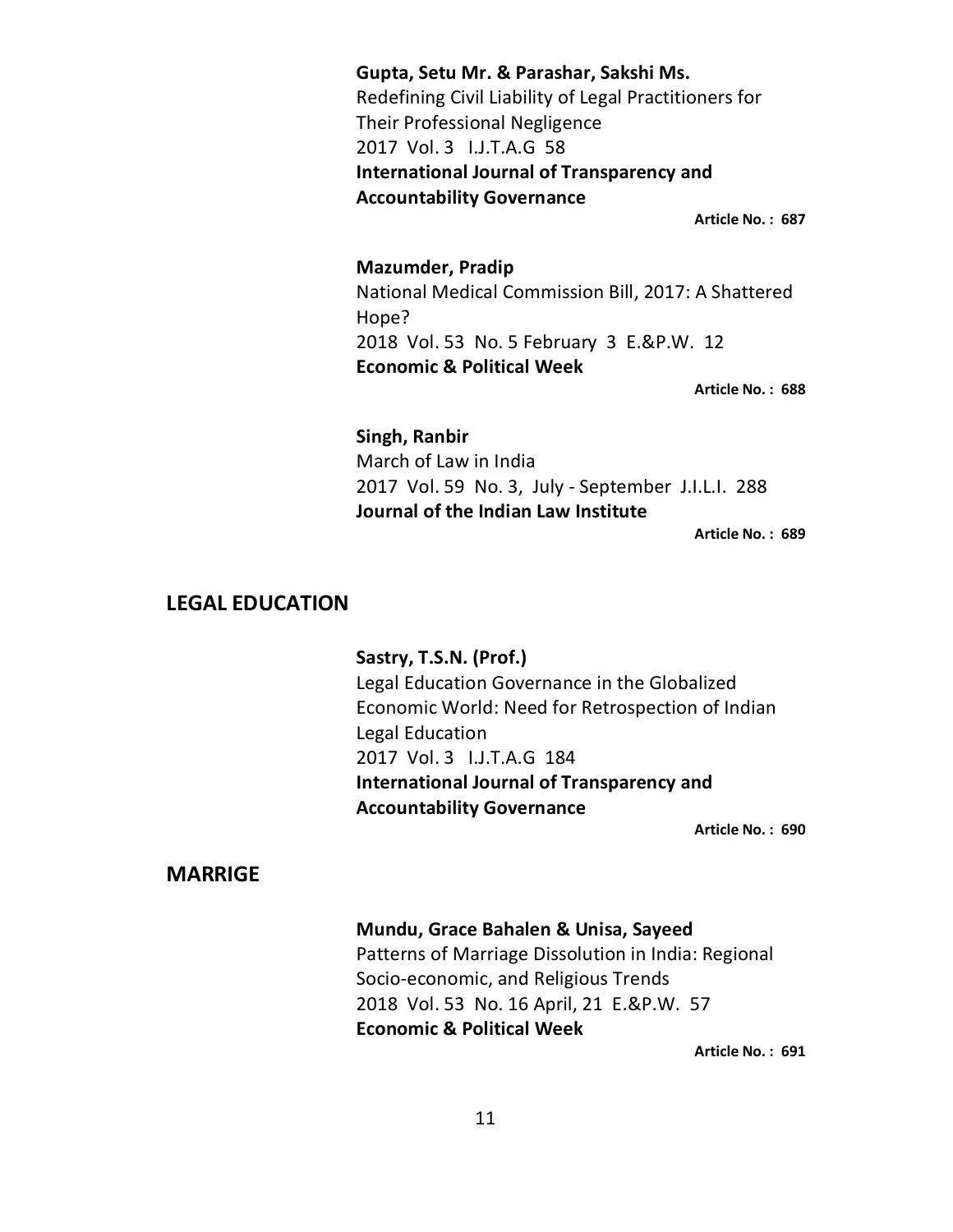|                 | Jolly, Stellina<br>Recognition of Foreign Same- Sex Marriage in India: A<br><b>Legal Exploratory Analusis</b><br>2017 Vol. 59 No. 3, July - September J.I.L.I. 302<br>Journal of the Indian Law Institute |
|-----------------|-----------------------------------------------------------------------------------------------------------------------------------------------------------------------------------------------------------|
| <b>MEDIA</b>    | Article No.: 692                                                                                                                                                                                          |
|                 | Kumar, Alok Prasanna<br>Social Media Accountability: Lessons from Germany<br>2018 Vol. 53 No. 4 January 27 E.&P.W. 10<br><b>Economic &amp; Political Week</b><br>Article No.: 693                         |
| <b>NAXALISM</b> |                                                                                                                                                                                                           |
| <b>POLICE</b>   | Burman, J.J Roy<br>Nature of Naxalite Movement in Naxalbari<br>2018 February 9-15 Mainstream 26<br><b>Mainstream</b><br>Article No.: 694                                                                  |
|                 | Tiwari, Deepika<br>Strengthening Civil Police for Efficient and Humane<br>Policing<br>2017 Vol. 64 No. 2 & 3 April- September I.P.J 1<br><b>Indian Police Journal</b><br>Article No.: 695                 |
|                 | Thomas, Deepa Mary & Jayan, C<br>Psychosocial Determinants of Criminal Psyche: An<br>Exploration<br>2017 Vol. 64 No. 2 & 3 April- September I.P.J 150<br><b>Indian Police Journal</b><br>Article No.: 696 |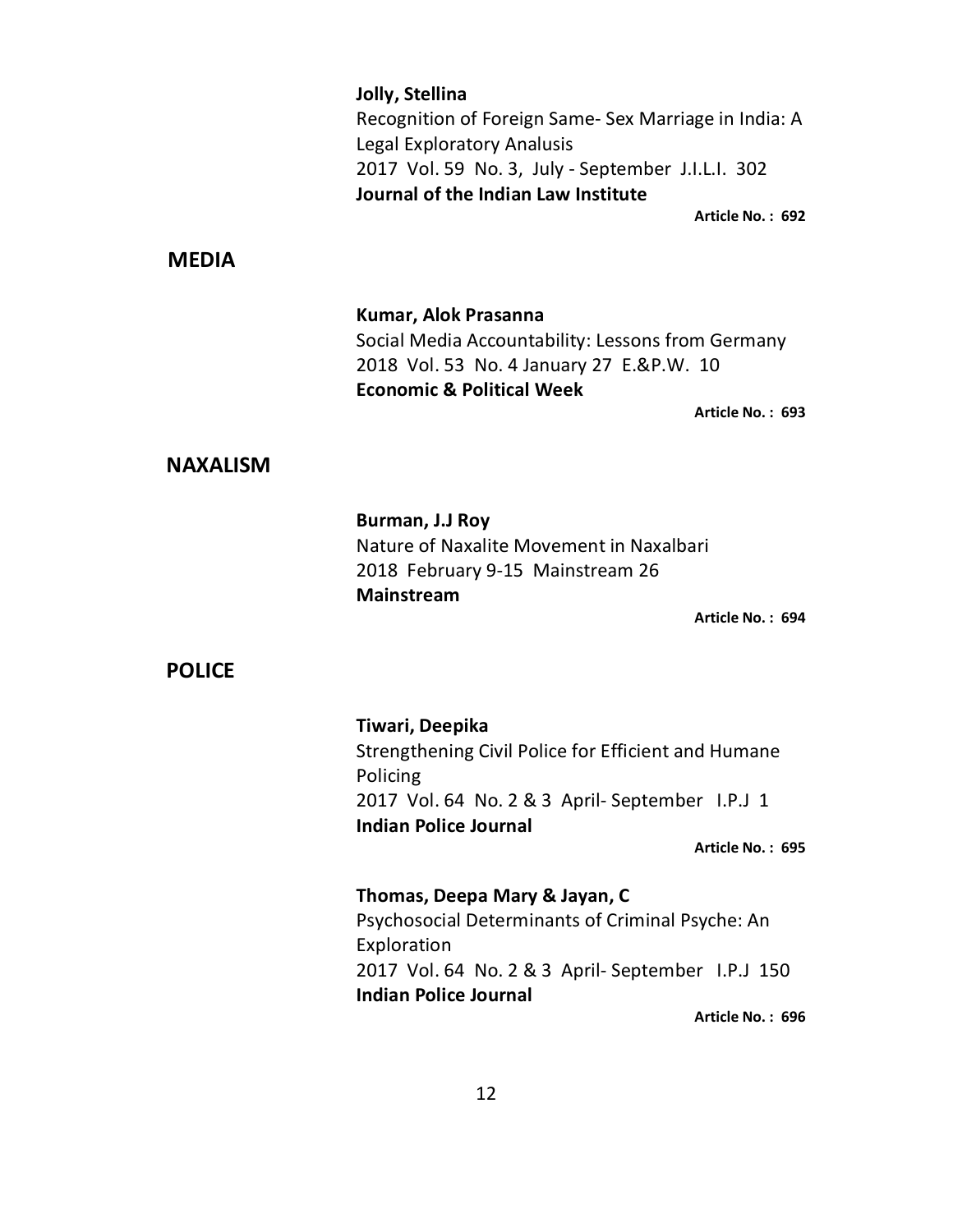### **POLITICS**

**Nayar, Kuldip** Economics of Politics 2018 February 9-15 Mainstream 9  **Mainstream** 

**Article No. : 697** 

#### **POVERTY**

|               | Islam, Shamsul                                     |
|---------------|----------------------------------------------------|
|               | Modi in Parliament: Poverty, Farmers Suicides,     |
| Unemployment, |                                                    |
|               | Hindutva Terrorism, Rapes Violence Against Working |
|               | Class are No Problems but Nehru is                 |
|               | 2018 February 16-22 Mainstream 7                   |
|               | <b>Mainstream</b>                                  |
|               | Article No.: 698                                   |

#### **PRISON**

#### **S, Vineetha & Raghavan, Vijay**

Vocational Training in Indian Prisons 2018 Vol. 53 No. 16 April, 21 E.&P.W. 36 **Economic & Political Week** 

**Article No. : 699** 

### **Chakraburtty, Smita**  Prisons without Bars: A Study of the Open Prison System of Rajasthan 2018 Vol. 53 No. 7 February 17 E.&P.W. 37 **Economic & Political Week**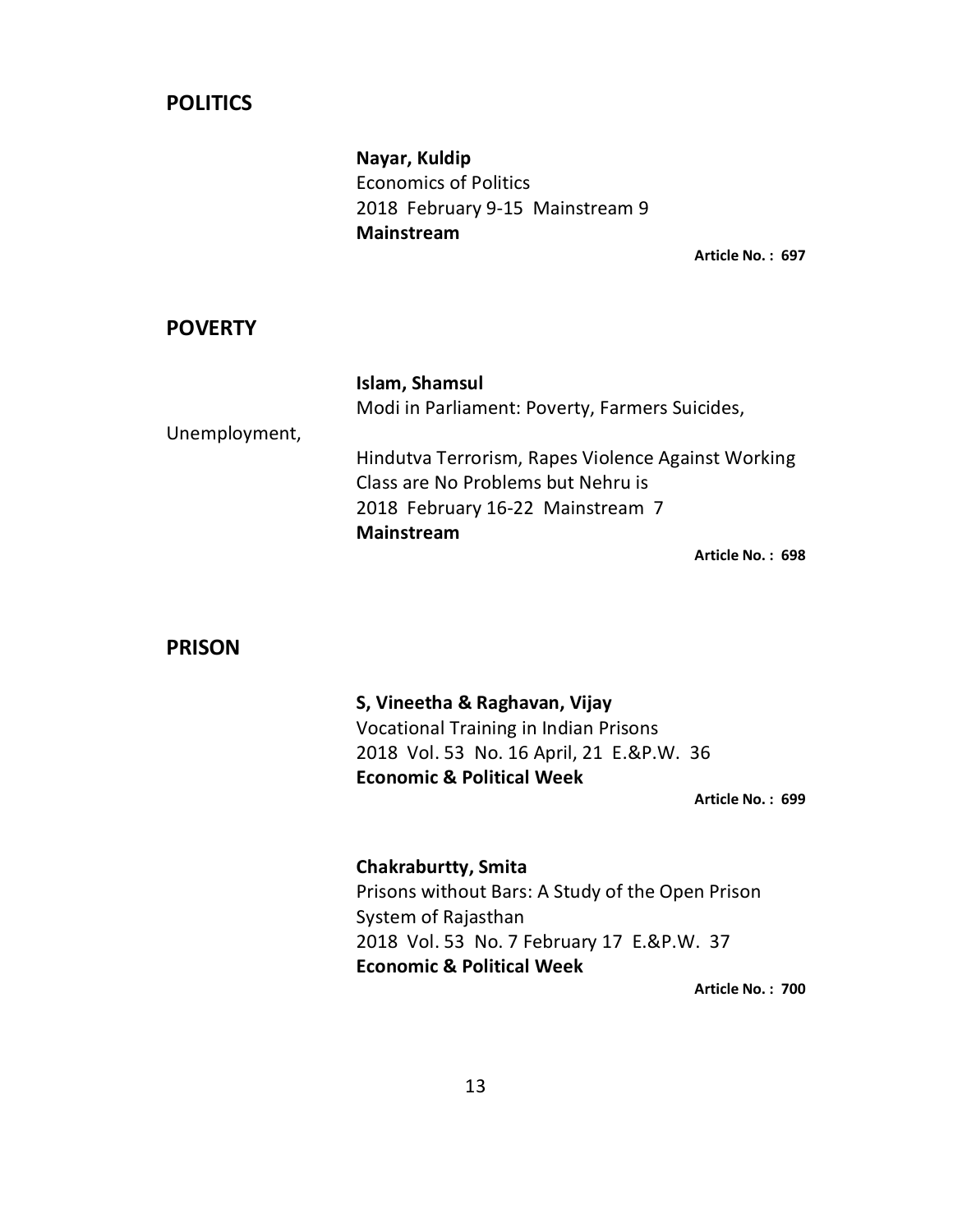#### **RIGHT TO EDUCATION**

#### **Dongre, Ambrish & Ors.**

Implementation of Section 12(1) (C) of the Right to Education Act 2018 Vol. 53 No. 8 February 24 E.&P.W. 31 **Economic & Political Week** 

**Article No. : 701** 

#### **SEXUAL HARASSMENT**

 **Pendhaarkar, P.H. (Dr.)**  Sexual Harassment Under Section 354-A IPC : A Ship Witghout Rudder and Compass 2018 Vol. 124 April, Cr. L. J. 41 **Criminal Law Journal** 

**Article No. : 702** 

#### **SURROGACY**

**Dhand, Shweta (Dr.)**  Surrogate Motherhood: Legal and Ethical Issues 2017 Vol. 64 No. 2 & 3 April- September I.P.J 96 **Indian Police Journal** 

**Article No. : 703** 

#### **TERRORISM**

#### **Maheshwari, A.P (Dr.)**

Terrorism and Counter Terrorism Strategies 2017 Vol. 64 No. 2 & 3 April- September I.P.J 67 **Indian Police Journal**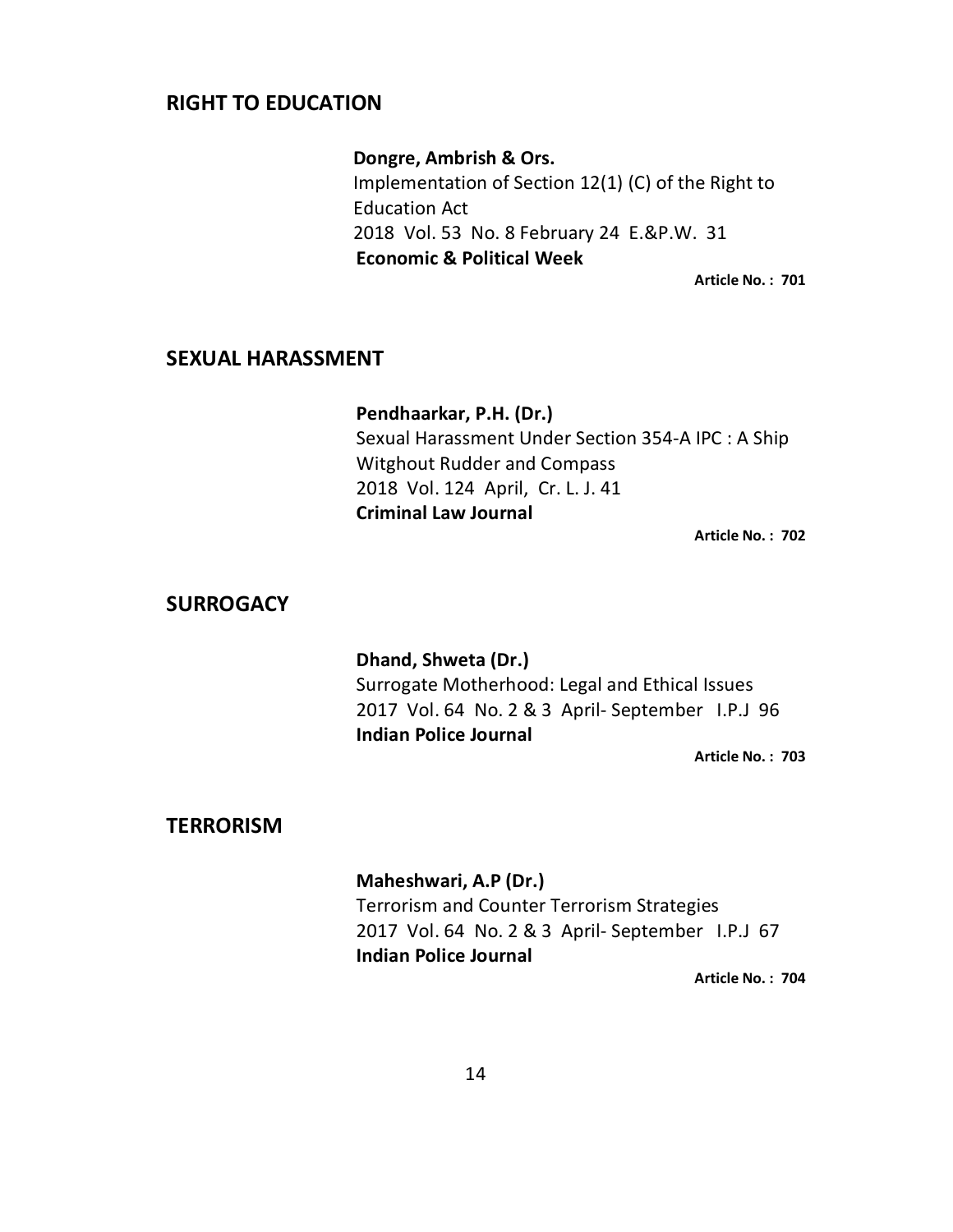#### **VIOLENCE**

#### **Kumar, A Raghu (Dr.)**

Revisiting the Idea of Violence as Means of Achieving Political Ends 2018 Vol. 81 No. 10 January R.H. 21 **Radical Humanist** 

**Article No. : 705** 

#### **WOMEN**

 **Chaudhari, Shailendra & Ors.** Gender Mainstreaming in the North East 2018 Vol. 62 April, Yojana 41 **Yojana** 

**Article No. : 706** 

#### **Mitra, Partha Pratim**

Female Foeticide and Sex Selection Prohibition Laws in India 2018 Cr. L. J. 1 (J) **Criminal Law Journal** 

**Article No. : 707** 

#### **Sharma, Sushma (Dr.)**

Law on Abortion and Women's Rights: Reality and the Legality on Controvercy in India 2018 Cr. L. J. 31 (J) **Criminal Law Journal** 

**Article No. : 708** 

## **Renzulli, Isobel**  Women and Peace: A Human Rights Strategy for the Women Peace and Security Agenda 2017 Vol. 35 No. 4 December N.Q.H.R. 210 **Netherlands Quarterly of Human Rights**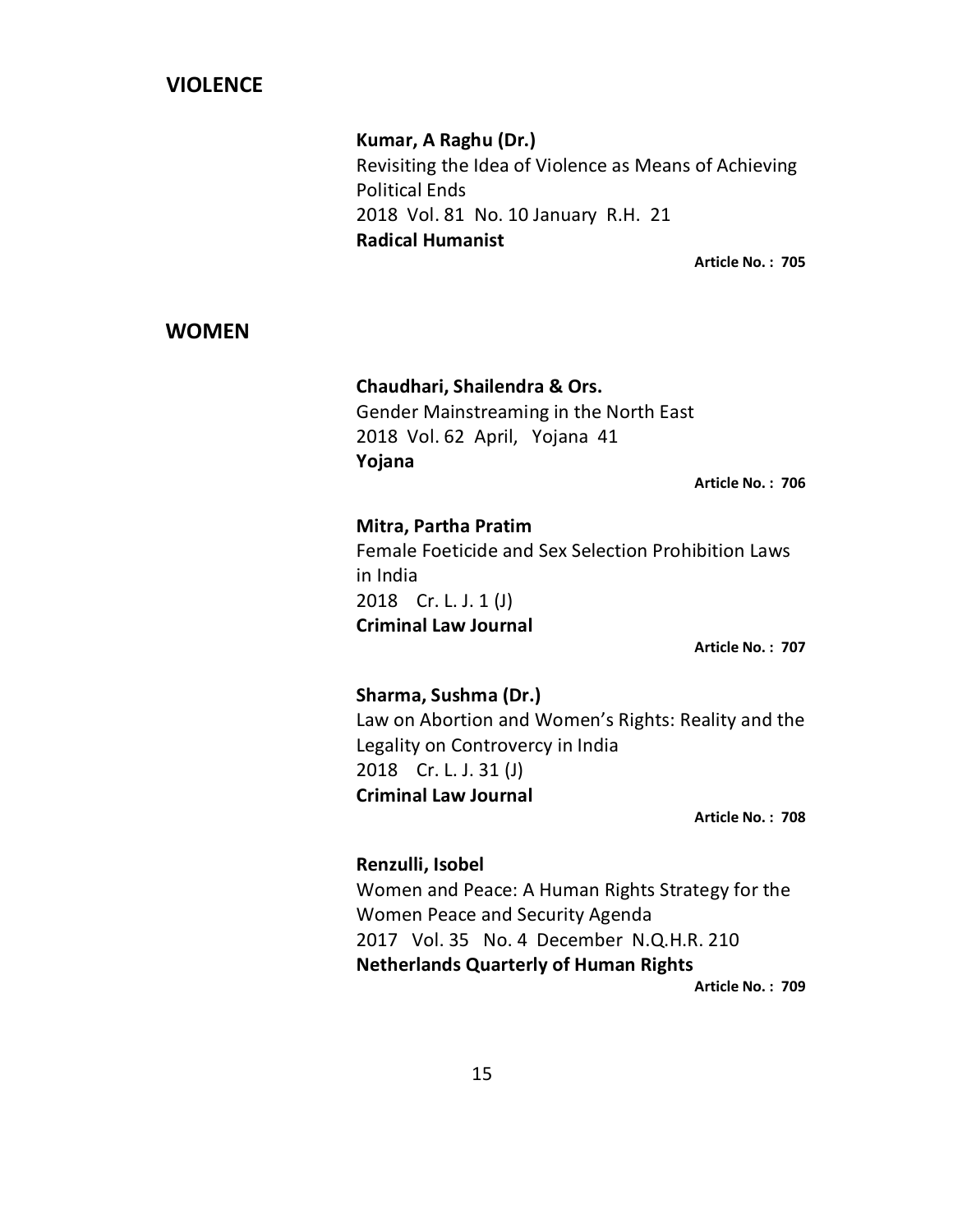#### **Katoch, Archna**

Women's World: Women's Political Participation: A Catalyst for Gender Equality in India 2018 January, 26- February, 1 Mainstream 47  **Mainstream**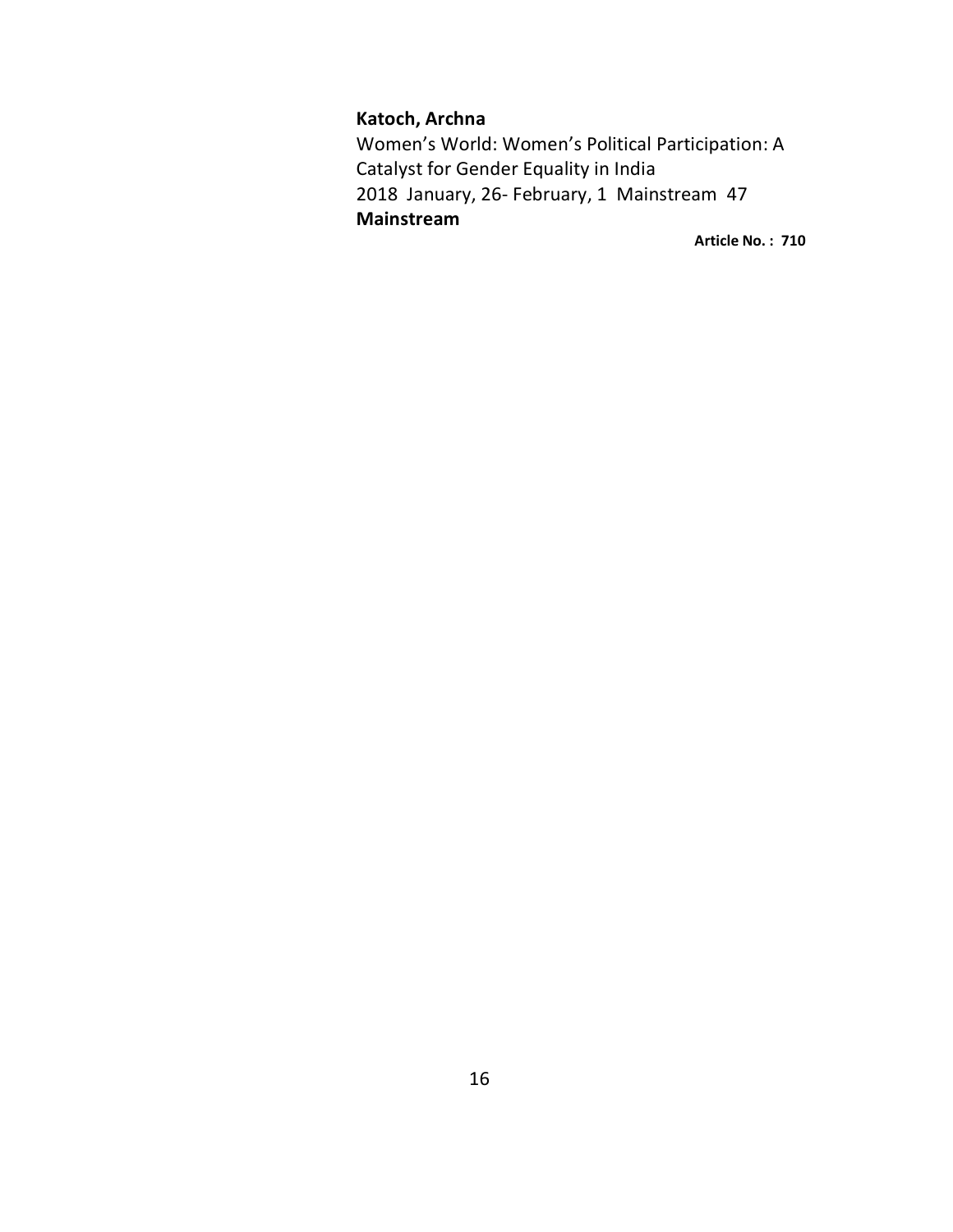#### **BOOK REVIEWS**

#### **V. Puttaswamy K.S.**

Right to Privacy Case Lucknow: Eastern Book Co., 2018 edn. (Rs.750/-) 2018 April, 21 S.C.C. A-11 **Supreme Court Cases** 

**Berti, Daniela & Ors.** 

Filing Religion: State Hinduism and Courts of Law New Delhi: O.U.P., 2016 (Rs.1095/-) 2017 Vol. 59 No.3 July- Sep, J.I.L.I 327 **Journal of the Indian Law Institute** 

#### **Birn, Anne-Emanuelle**

Textbook of Global Health. 4<sup>th</sup> edn. New York: O.U.P., 2017 (Price not indicated) 2018 Vol. 53 No. 15 April, 14 E.& P.W. **Economic & Political Weekly** 

 **Brusk, Alison & Stohl, Michael**  Expanding Human Rights:  $21<sup>st</sup>$  Century Norms and

#### Governance

 Cheltanham: Edward Elgar, 2017 (Price not indicated) 2017 Vol. 35(4) N.Q.H.R. 282-287 **Netherlands Quarterly of Human Rights** 

#### **Donnelly, Jack**

 International Human Rights New York: Westview Press, 2017 (Price not indicated) 2017 Vol. 35(4) N.Q.H.R. 282-287 **Netherlands Quarterly of Human Rights**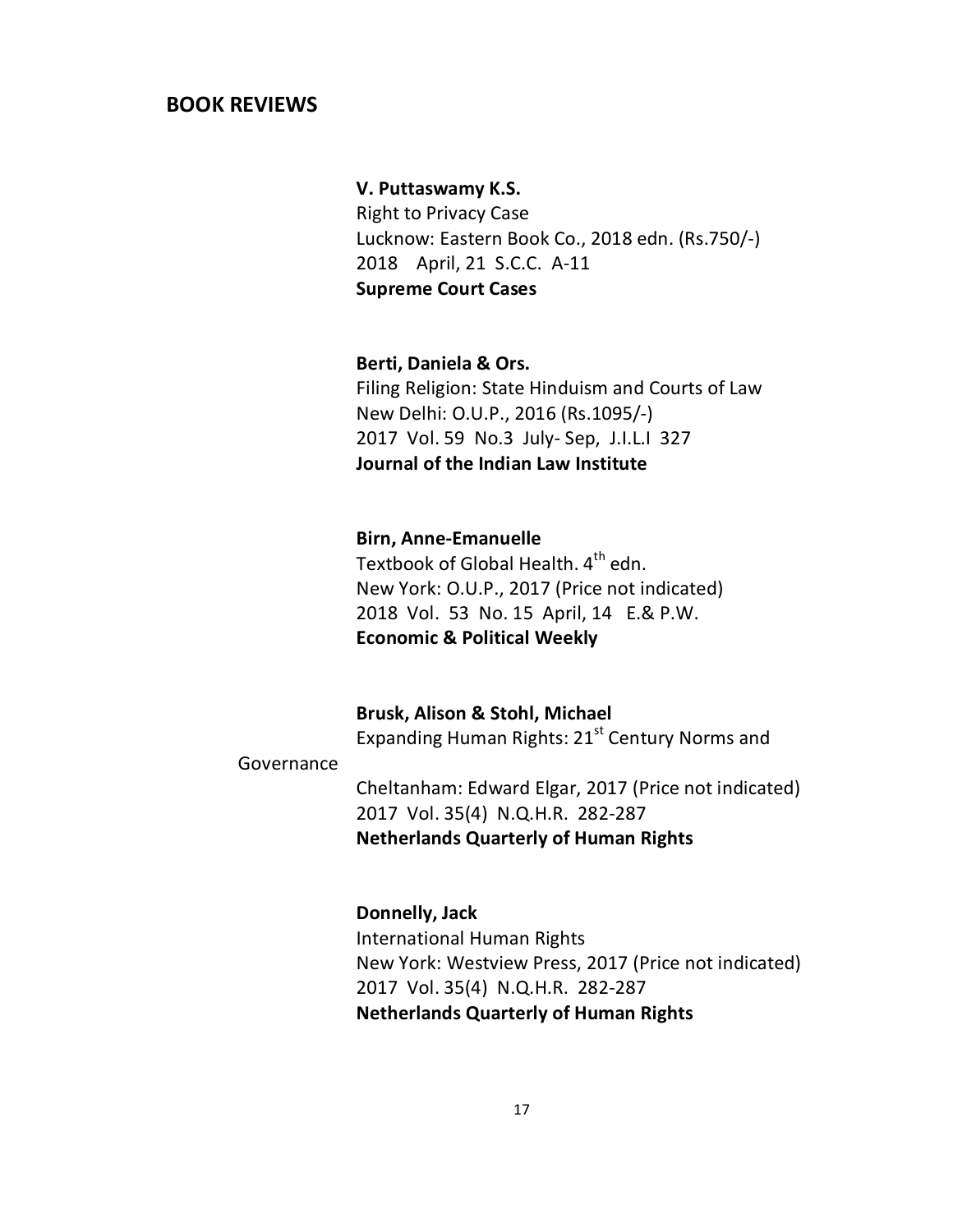#### **Beijer, Malu**

 Limits of Fundamental Rights Protection Netherland: Intersentia Pub, 2017 (Price not indicated) 2017 Vol. 35(4) N.Q.H.R. 282-287 **Netherlands Quarterly of Human Rights** 

#### **Munshi, Surendra**

Democracy Under Threat New Delhi: O.U.P, 2017 (Price not indicated) 2018 April Seminar 704 **Seminar** 

#### **Jhunjhunwala, Bharat**

Common Prophets of the Jews Christians, Muslims and Hindu Jaipur: Bhart Jhunjhunwla Pub., 2018 (Rs.140/-) 2018 April, 6–12 Mainstream 34 **Mainstream** 

#### **Davar, Bhargavi V & Ravindran, T.K. Sundari**

Gendering Mental Health: Knowledges, Critiques and **Institutions** New Delhi: O.U.P, 2015 (Rs.850/-) 2018 Vol. 25 No. 1 February I.J.G.S. 134 **Indian Journal of Gender Studies** 

#### **Darooka, Priti**

Road to Rights: Women Social Security and Protection in India New Delhi: Sage Pub, 2016 (Rs.750/-) 2018 Vol. 25 No. 1 February I.J.G.S. 138 **Indian Journal of Gender Studies**